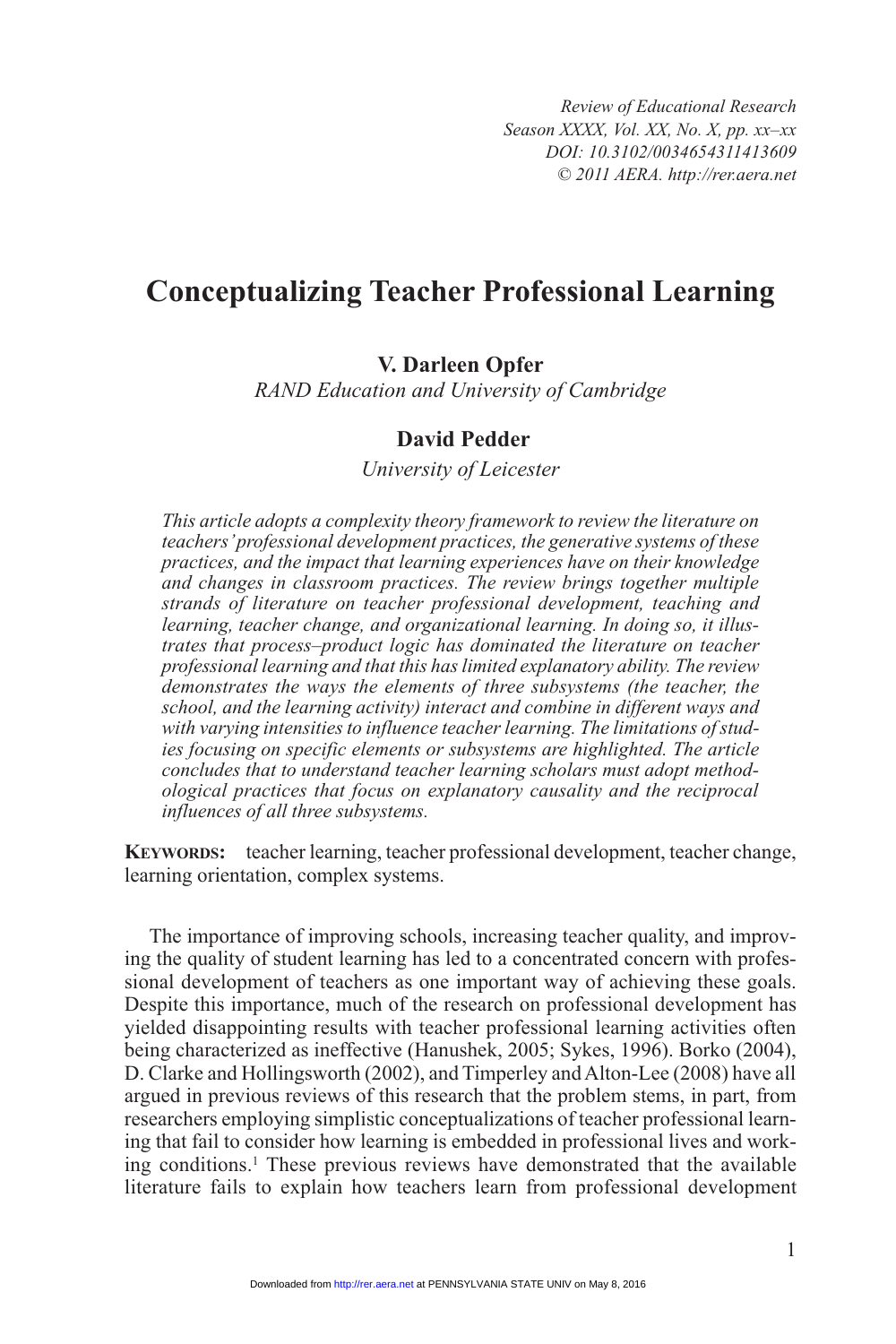(Borko, 2004, p. 3) and the conditions that support and promote this learning (D. Clarke & Hollingsworth, 2002, p. 947). The extant literature also does not build on the work of researchers who have shown teaching and learning to be contextually situated (e.g., Anderson, Greeno, Reder, & Simon, 2000; Ball, 1997; Borko & Putnam, 1997; Cobb & Bowers, 1999; Greeno, Collins, & Resnick, 1996; Lave & Wenger, 1991; Leinhardt, 1988). Thus, although there have been significant calls for a more complex conceptualization of teacher professional learning, our analysis of the extant literature suggests that the majority of writings on the topic continue to focus on specific activities, processes, or programs in isolation from the complex teaching and learning environments in which teachers live. Here, we build on and extend the work of those who advocate a more dynamic understanding of teacher professional learning in an attempt to conceptualize this complex process in ways that provide a foundation for future empirical work.

To develop this complex conceptualization of teacher professional learning, we bring together multiple, fragmented strands of literature from teacher professional development, teaching and learning, organizational learning, and teacher change that have tended to remain separate. In so doing, we rely on a complexity theory orientation that helps to identify systems both within and across these different strands of research and the ways these systems intersect and recursively interact, resulting in the emergence of teacher professional learning. In the following sections we provide both a discussion of this conceptual framing and the subsequent methods used. These sections are followed by sections focusing on each of the systems of influence on teacher learning we have identified in the literature: the teacher, the school, and the learning activities or tasks.

### **Complexity, Explanatory Causality, and the Conceptual Implications for Understanding Teacher Professional Learning**

The impetus for this article comes from frustrations we experienced when conducting an earlier systematic review of professional development literature for the Training and Development Agency for Schools in England that focused specifically on research demonstrating effects on teachers and their students (McCormick et al., 2008).2 First, as Nuthall and Alton-Lee (1993) identified with similar teaching and learning research, significant findings in these professional development studies often do not replicate, and findings from some studies conflict with findings from other studies because of a methodological preference for process– product designs. Related to this, despite a seeming consensus on the characteristics of professional development that lead to teacher learning and change (Desimone, 2009), we are still unable to predict teacher learning based on these characteristics. As a result of this review, we questioned why there are reports in this literature of teachers attending professional development with all the characteristics of effectiveness and yet learning or change does not occur. Conversely, we wondered, why are there reports that some teachers learn and change via activities that do not have the identified characteristics of effectiveness?

We believe the professional development effects literature has committed an epistemological fallacy by taking empirical relationships between forms of activity or task (e.g., being activity based), structures for learning (e.g., collaboration between teachers), location (e.g., situated in practice), and so on, and some measure of teacher change to *be* teacher learning. For the most part, this research is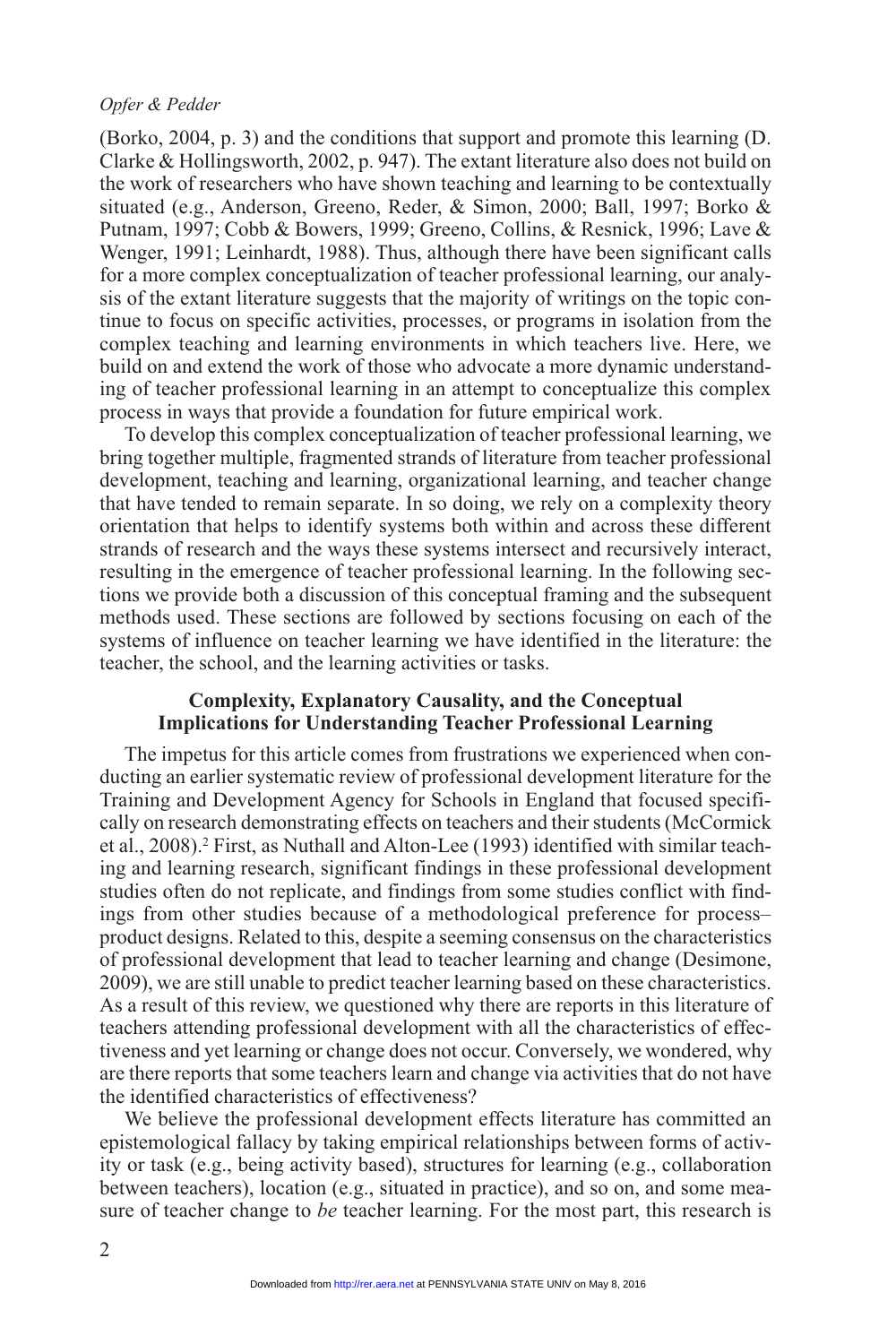based on the assumption that teacher professional development consists of a repertoire of activities and methods for learning and that teacher learning follows more or less directly from the frequency with which professional development programs use these specific activities, structures, and so on. That is, this literature views teacher learning through a serial (Doll, 1993), additive (Day, 1999) lens. And yet, regardless of how strong these relationships between forms of activity and teacher change may be, they do not address the ultimate causal question *why?* (Marsh, 1982, p. 102).

Following from this preference for process–product approaches is also a reliance on an absence versus presence measurement of variables. That is, intensity and scale of variables are often lost in the aggregation required for correlating relationships between elements of teacher professional learning. Thus, in addition to considering teacher learning as serial, this research also tends to adopt a logic of reduction (Hoban, 2002). Nuthall and Alton-Lee (1993) have emphasized the need for the Goldilocks Principle when it comes to understandings of teaching and learning. They suggest that the relationships between variables are often curvilinear—too little and learning will not occur, too much and it is counterproductive or negative. The curvilinear nature of many elements of teacher learning has been demonstrated in Leiberman and Grolnick's (1996) investigation of 16 education reform networks in the United States when they identified tensions and the need for balance between inside and outside knowledge, centralization and decentralization, and inclusivity and exclusivity of membership. The focus on the absence or presence via aggregate tendencies of certain characteristics of professional development (or of the teacher learners themselves, their environment, etc.) limits our ability to understand the way these mechanisms work in different intensities and at different scales in different contexts. Thus, one of our goals in this review is to shift the conceptual framing of teacher learning and professional development research from a cause-and-effect approach to a focus on causal explanation so that we understand under what conditions, why, and how teachers learn.

For this to occur, we believe that teacher learning must be conceptualized as a complex system rather than as an event (A. Clarke & Collins, 2007; Collins & Clarke, 2008; Curtis & Stollar, 2002; Davis & Sumara, 2006; Hoban, 2002; Marion, 1999; Weaver, 1948). Complex systems thinking assumes that there are various dynamics at work in social behavior and these interact and combine in different ways such that even the simplest decisions can have multiple causal pathways. For example, if we think about why someone may choose to have a cup of tea we can identify multiple mechanisms or systems at work including biological (thirst), normative (he or she lives in England), institutional (it is readily available), historical (he or she has always done so when writing), and so on. How these dynamics combine will vary for different people and even for the same person at different times of the day or in different contexts. Furthermore, the ways they combine and the circumstances in which they combine are patterned; there may be a large number of reasons for tea drinking, but the reasons are neither limitless nor tend to be random.

In the context of current research on professional development and teacher learning, misunderstanding the nature of teacher learning by underplaying the complexity of the problem leads to focus on the micro context (individual teachers or individual activities or programs) to the exclusion of influences from meso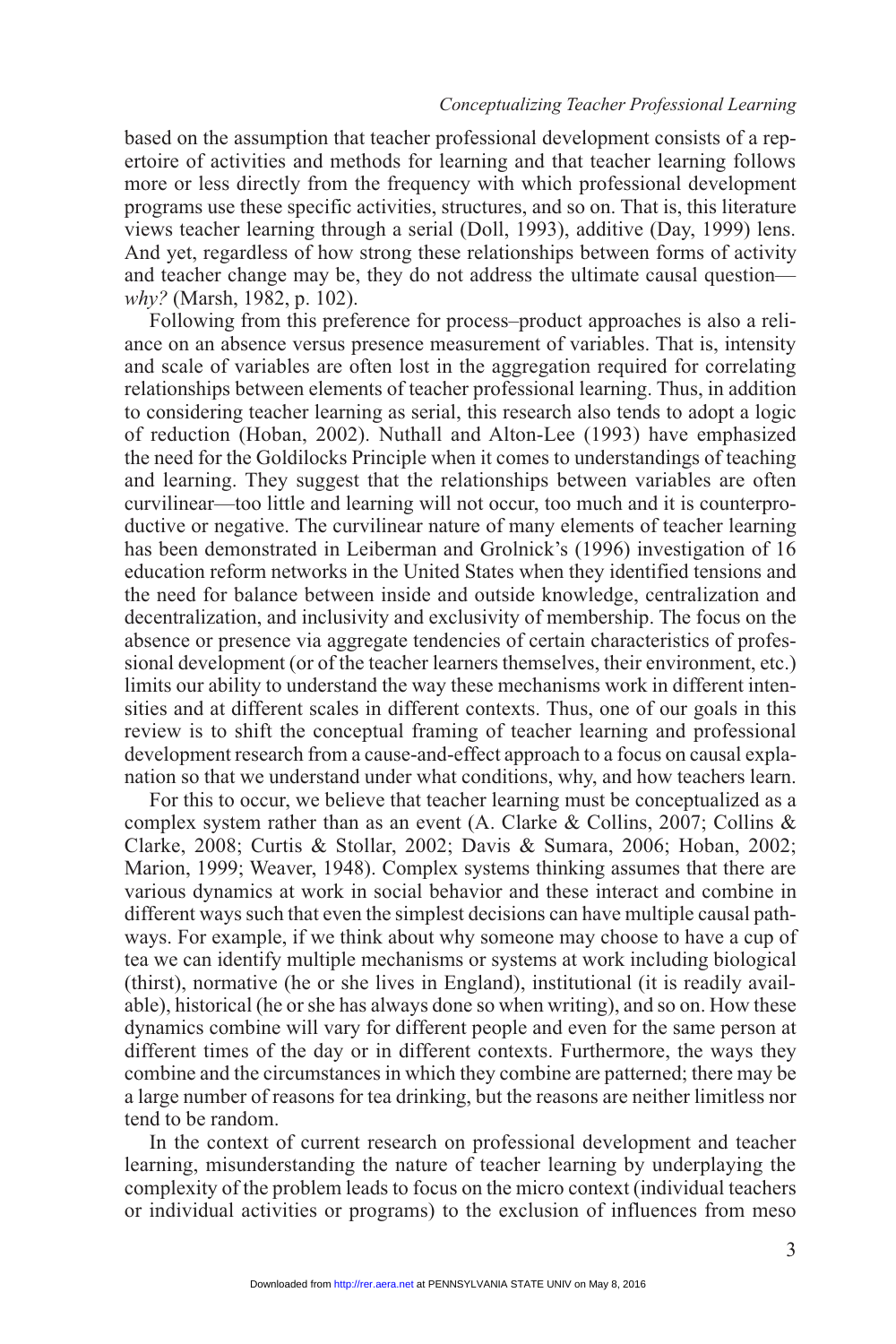(institutional) and macro (school system) contexts (e.g., Bore & Wright, 2009; Bottery & Wright, 1996). As a complex system, or what Blackman et al. (2006), Bore and Wright (2009), and Briggs (2007) refer to as a wicked problem, teacher learning becomes hard to define by aggregation and generalities because the nature of learning depends on the uniqueness of the context, person, and so on. As such, it is not necessarily amenable to generic principles of analysis and linear heuristics. Relationships between elements in the system vary in scale and intensity, come together in different combinations depending on the situation, are often reciprocal, and are always nested.

An important characteristic of the complexity of teacher learning is that it evolves as a nested system involving systems within systems (e.g., Stollar, Poth, Curtis, & Cohen, 2006). As such, drawing on useful conceptual insights of Davis and Sumara (2006, p. 90), teacher learning tends to be constituted simultaneously in the activity of autonomous entities (teachers), collectives (such as grade level and subject groups), and subsystems within grander unities (schools within school systems within sociopolitical educational contexts). These systems and subsystems associated with teacher learning are interdependent and reciprocally influential. As a result, to explain teacher professional learning, one must consider what sort of local knowledge, problems, routines, and aspirations shape and are shaped by individual practices and beliefs. How are these then framed by the other systems involved? Furthermore, all nested levels of complex systems are learning systems, where the system adopts new information and processes and in so doing transforms itself as it experiences the world (Davis & Sumara, 2005, p. 312). As Stollar et al. (2006, p. 183) argue, the complexity of schools and other educational agencies emerges through the reciprocal influences within and between systems so that learning and change in any particular part of the system can result in change in other parts (Curtis & Stollar, 2002). In this way, teacher learning is intimately connected to learning at other levels of the system. The point here is not that all levels must be taken into consideration for each and every aspect of teachers' professional learning, but that any attempt to understand teachers' professional learning at only a subsystem level must be understood as partial, incomplete, and biased.

Casting teacher learning as a complex system recognizes that this involves many processes, mechanisms, actions, and elements and that it is difficult to specify exact outcomes in every instance. Weaver (1948) identified a class of phenomena that were neither simple (involving a small number of variables and interactions allowing accurate predictions of all possible outcomes) nor complicated (involving multiple variables and interactions characterized by sufficient overall regularity to allow for predictions of an outcome within acceptable limits). He referred to this third set of phenomena as "organized complexity," what are referred to now as complex phenomena. Like complicated phenomena, complex phenomena involve multiple variables and interactions, but unlike complicated phenomena, the outcomes tend not to be predictable at the outset. Importantly, however, Weaver (1948) reported that outcomes do emerge, are not random, but reveal multiple patterns of outcome. Thus, we construe teacher learning as a complex system representing recursive interactions between systems and elements that coalesce in ways that are unpredictable but also highly patterned (A. Clarke & Collins, 2007, p. 161). Therefore, identifying emergent patterns of interaction within and between levels of activity that would constitute an explanatory theory of teacher learning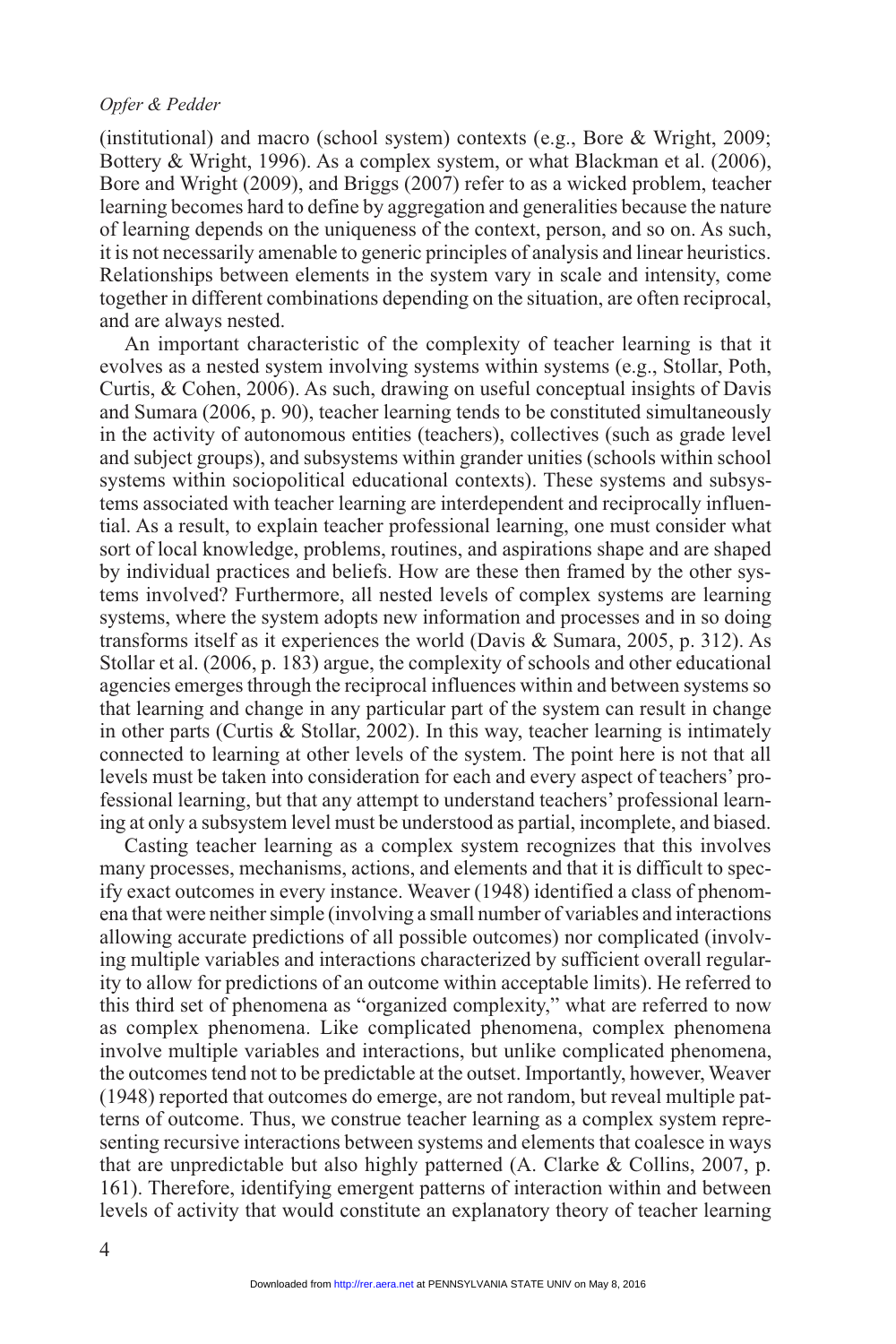as a complex system requires variable-inclusive (as opposed to control) strategies of research, development, planning, and evaluation.

Many researchers have argued for more complex understandings of teaching or learning without necessarily adopting complexity theory to do so (see, e.g., Baird, 1992; Bickel & Hattrup, 1995; Biggs, 1993; Borko & Putnam, 1997; Calhoun & Joyce, 1998; Clandinin & Connelly, 1996; Cochran-Smith & Lytle, 1993; Day, 1999; Greeno, 1991, 1994; Leinhardt, 1988; Leinhardt, McCarthy Young, & Merriman, 1995; McLaughlin, 1993; Quartz, 1994; and others). In the mid to late 1980s and early 1990s, many authors were discussing teaching and learning as being situational, contextual, or ecological. However, coinciding with a rise in school accountability and the push in education research for scientificity in the late 1990s and 2000s (Lather, 2005), research on teaching and learning became more mechanistic and linear in response to the call for causal studies, effects, and the growth of linear statistical modeling. As a result, the conceptual growth on complex understandings made in the earlier period stalled but has more recently had a resurgence with the work of complexity theorists such as Davis (2004, 2008), Davis and Simmt (2003, 2006), Davis and Sumara (2006, 2007), Doll, Fleener, Trueit, and St. Julien (2005), Hoban (2002), Goldstone (2006), and others.

The situational, contextual, and ecological work of the earlier period was primarily focused on the complex practice of teaching or on the complexity of student learning. For example, Leinhardt et al. (1995) describe teaching practice "as a coherent whole" (p. 404) and explain that the "multiple, inter-related strands of teaching" (p. 405) cannot be separated into discrete skills, knowledge, or techniques. Furthermore, they argue that both teaching and learning involve movement in several directions simultaneously  $(p. 407)$ , thus recognizing the multidirectional and multicausal processes at work. Similarly, in considering teacher learning specifically, Borko and Putnam (1997) identify multiple perspectives that can inform this learning, including the personal, the social, the situated, and the distributed notions of cognition. However, in identifying the multiple perspectives that can influence teacher learning, Borko and Putnam do not attempt to bring them together into a unitary conceptualization or whole. Rather, their discussion treats them as different lenses that can be used to understand learning from different perspectives. In thinking of them as separate lenses, however, they miss the interactions that occur between and among the different perspectives.

Thus, although the situational, contextual, and ecological literatures certainly understand teaching and learning as complex practices, they differ in substantial ways from how complexity theorists would characterize these concepts. For example, returning to Leinhardt et al. (1995), they discuss the components of teaching practice and the need to guide student teachers through actions, calling for systematic analysis of these processes (p. 405). In this regard, researchers such as Leinhardt and her colleagues who see teaching and learning as complex differ from complexity theorists because they think analytically in complex but systematic ways rather than in complex systems ways.

Another difference between today's complexity theorists in education and those of the earlier period of complexity-like thinking is that the earlier researchers saw the contextualized nature of knowledge, teaching, and learning, whereas the complexivists see both contextualization and decontextualization at work. In the contextualized account, learners and their environments are seen as parts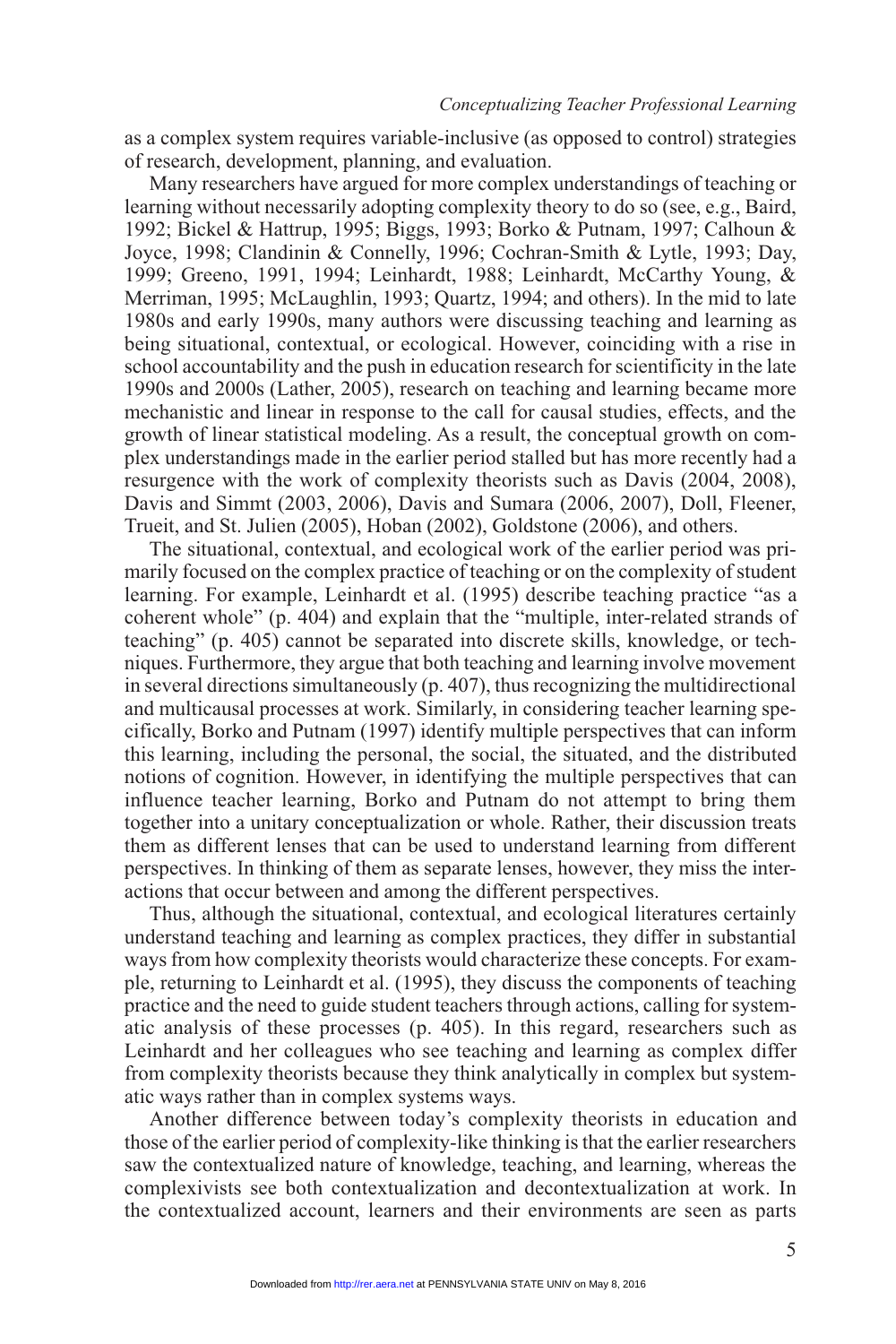of a single entity. How someone learns depends on the larger system in which he or she learns. Elements of the system (both individual learners and other system elements) cannot be understood independently. Rather, the interactions of the elements give rise to emergent behaviors that would not arise through independence. A key concern with a singular focus on contextualization is its inability to lead to generalizations (Goldstone, 2006). But complexity theorists have also identified some principles of complexity that can also be applied to different cases from seemingly unrelated domains (see, e.g., S. Johnson's, 2001, work on ants, brains, and cities). Thus, although teaching and learning are contextualized, complexity theorists also believe it to be decontextualized—patterns can be generalized across highly contextualized instances. Related to this, when complexity theorists think about learning, these two seemingly contradictory ideas—contextualization and decontextualization—are considered to be two aspects of a common process of conceptual reorganization (i.e., learning; Goldstone, 2006, p. 37). That is, teachers must recursively consider general principles and specific contexts to learn.

Given our understanding of complexity theory plus the issues identified with the reductionist epistemological positioning of much of the teacher learning literature, our conceptual framing rejects an invariant model of teacher learning that assumes that structures and sequences repeat themselves time after time in essentially the same form because such invariance ignores transformative processes and promotes premature simplification (Tilly, 2008). We adopt Marsh's (1982) position that there are many ways to produce teacher learning (p. 70). Some causes may be preconditions, others may be catalysts, others may influence the way learning is produced, and others may be able to directly affect learning, but they also may all work together to produce learning. Taking all these mechanisms and processes into account will help us not only to state the effect but to explain the effect. We therefore adopt a mechanism—a process logic of explanation that couples an understanding of systems with a search for initial conditions, sequences, and combinations of mechanisms that come together into processes that generate explainable but variable outcomes. We assume that in different combinations, circumstances, and sequences, the same causes that may produce teacher learning and change may also lead to intellectual stagnation and inertia. The invariable principle in our conceptualization is therefore variation (Tilly, 2008, p. 76).

### **Review Method**

This conceptual framing of teacher learning has implications for conducting a review of the literature on teacher learning. As we have argued above, current methods and techniques that stress aggregation and identifying regularity have obfuscated the absence of theoretical explanation for teacher learning research, and we did not want our review methods to repeat this error. Because systematic reviews and meta-analyses take regularity as evidence of cause and effect, they reduce the "real" to empirical experience. Furthermore, the focus of these reviews on large-scale studies with strong associations privileges technique and method rather than the logic of causation. These forms of review, although procedurally rigorous, fail to provide insight into the generative mechanisms at work in the concrete worlds of teacher experience (Clegg, 2005, p. 423). We are not interested here in identifying a list of professional development processes or practices that result in teacher learning. Rather, our concern is on developing an explanation for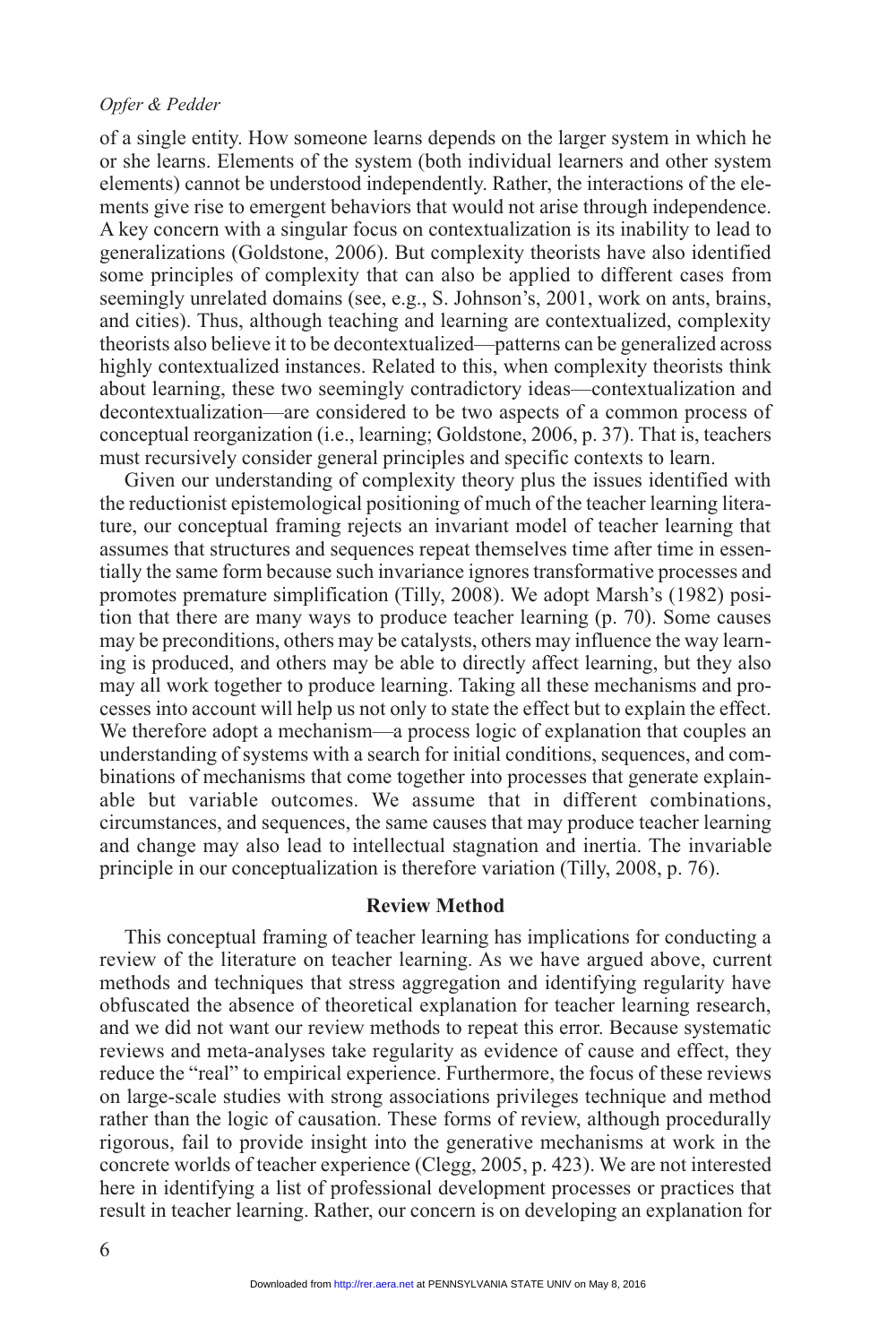why teacher learning may or may not occur as a result of professional development activity.

In our review process, we focus on "elaborating" the identified relationships in the literature on teacher learning and teacher professional development to unpack how they have their effect. Our goal, though, is not to endlessly elaborate these relationships by considering more and more processes, moderators, and mediators at work. Rather, our goal is verstehen—to reach a point at which we have teased out the interconnected and overlapping processes that makes the learning of teachers plausible (Leat, 1972). To help develop and validate this understanding, we relied on "informant confirmation" (Boote & Beile, 2005; Ogawa & Malen, 1991). Our conceptualization of the literature was shared with, and corroborated by, various knowledgeable persons in an iterative fashion. The conceptualization was presented to multiple audiences—to the Training and Development Agency for Schools in England, to our colleagues in a faculty-wide presentation as part of a research symposium on Teaching and Learning, at the British Education Research Association Conference, at the American Educational Research Association Conference, and at an Effective Teachers Seminar in Scotland. After each occasion, we returned to the literature, adding additional ideas for inclusion in the conceptualization based on the feedback we had received. This iterative process of conceptualization has continued during the review process of this article, and the ideas presented here include suggestions made by anonymous *Review of Educational Research* reviewers and the journal editor.

In conducting our literature searches, we consulted databases containing abstracts of empirical and theoretical research. These databases included Australian Educational Index, British Educational Index, Educational Resources Information Center, Social Sciences Citation Index, SCOPUS, ProQuest, and PsycARTICLES. We also searched tables of contents from volumes of education-focused, peerreviewed journals with an identified interest in professional development and teacher learning, including *Teaching and Teacher Education*, *Journal of Teacher Education*, *European Journal of Teacher Education*, *American Educational Research Journal*, the *Curriculum Journal*, and others. Relevant reviews of studies (e.g., Antonacopoulou, 2006; Borko, 2004; D. Clarke & Hollingsworth, 2002; Cordingley, Bell, Evans, & Firth, 2005a, 2005b; Desimone, 2009; Howes, Booth, Dyson, & Frankham, 2005; Lawless & Pellegrino, 2007; Nuthall, 2004; Seashore Louis & Leithwood, 1998; Timperley & Alton-Lee, 2008) as well as related handbook entries (e.g., Borko & Putnam, 1997; D. J. Clarke & Peter, 1993; Darling-Hammond & McLaughlin, 1999; Feiman-Neimser, 1985; Goddard, 2003; Greeno et al., 1996; Hallinger & Heck, 2002; Hawley & Valli, 1999; Richardson, 1996, 2003; Zack, 2000) were also considered both for what they contributed to the causal explanation and also as sources for additional articles.

In our procedures we did not intentionally pursue subject area research by searching in subject-specific journals or handbooks since different subjects have different patterns of reasoning and arrangements of concepts. Complexity theorists recognize the inability to read broadly and deeply across multiple fields and subject areas. As a result, they seek to reverse the trend toward increasing specialization (Goldstone, 2006). Therefore, we resisted a search procedure that would take us into increasingly specialized subject areas and journals in teaching, learning, and teacher learning. We chose instead to focus on pieces from the literature, some about a specific subject,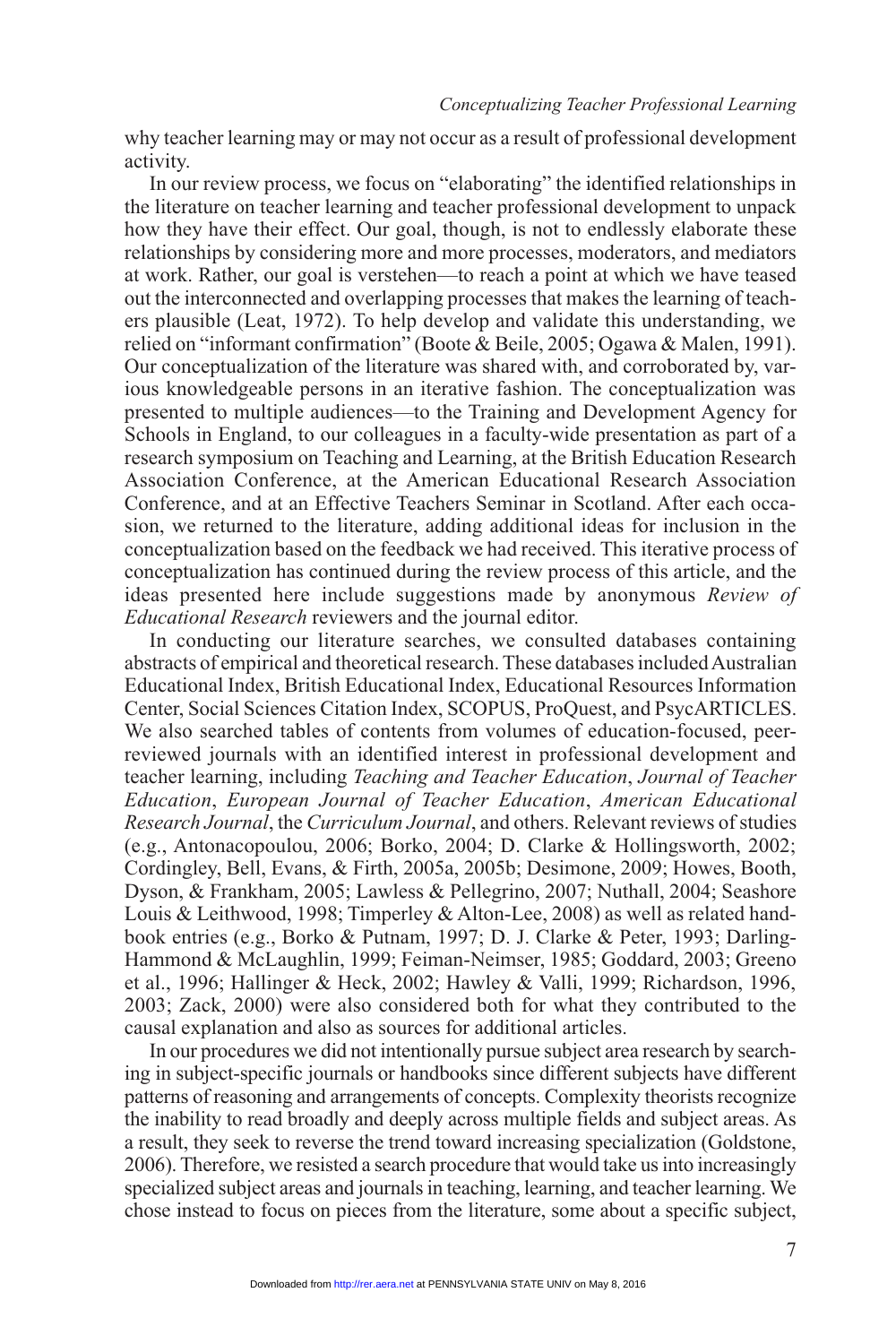that identify principles and processes that apply to teacher learning across subject areas. In complexivist thinking, seemingly disparate phenomena that span orders of magnitude can be united within a complex system (Goldstone, 2006), and that is our goal in this review.

Articles, chapters, and books were excluded from the review if they presented only an evaluation of, or research on, a specific program or learning technique. For example, an article on the use of specific questioning practices by teacher learning mentors was excluded, as were articles on the impact of online resources for teachers. Nonempirical literature was excluded if it did not reference empirical literature. Thus, reviews of literature were included, but a piece by the Education Commission of the States addressing the importance of various aspects of teacher learning (including subject knowledge and specific learning contexts) by giving a sense of the strength of the evidence available failed to provide citation or description of the empirical work on which it relied and was therefore not included for review. Importantly, both empirical and nonempirical literatures were excluded if they did not attempt to explain how or why the processes of learning occurred. For example, a study demonstrating that teacher subject matter knowledge gained via professional development had an impact on student achievement was not included because the article failed to extend its investigation into why or how subject knowledge matters. These rules for exclusion significantly decreased the number of articles under consideration here. For example, in the search of the *Journal of Learning Sciences*, 73 articles were found for the search terms *teacher* and *learning*; 12 articles for teacher and professional and development were returned. However, after reading the abstracts and applying the above rules for exclusion, only 1 article was retained for review.

Once an article was selected for inclusion, the article was read by one of the authors and summarized as an "article note." The notations made for each article included citation information, purpose of the article, level of measurement (teacher, group of teachers, school), summary of methods, outcomes or conclusions, any learning processes identified in the study, and then any mediators of these processes that were identified. Direct quotations from the article were included in the appropriate section of the notes to support the inferences being made and as a check on paraphrasing. These electronic notes were then sorted in different ways to consider themes, shapes, and organization of research ideas present in the overall literature. Thus, the process used mirrored qualitative data reduction and analysis techniques suggested by Miles and Huberman (1994). In instances where authors have multiple pieces on the same topic, multiple citations are included only if the pieces build or add explanatory ideas.

Our review of teacher learning and the resultant conceptualization we present here is therefore partial and contingent—partial in the sense that we are limited in our understanding of teacher learning by the literature considered but also contingent in that, as a complex system, teacher learning is transitory and changeable. As such, we would expect future researchers to add to, challenge, and change the connections that we propose here. Furthermore, through a sequence of evolving studies of teacher learning in different circumstances with different teachers, we would hope that further clarity would be obtained about the differences between the emergent patterns in teacher learning and what is specific and idiosyncratic to individual teachers or contexts. The applicability or generalizability of our review and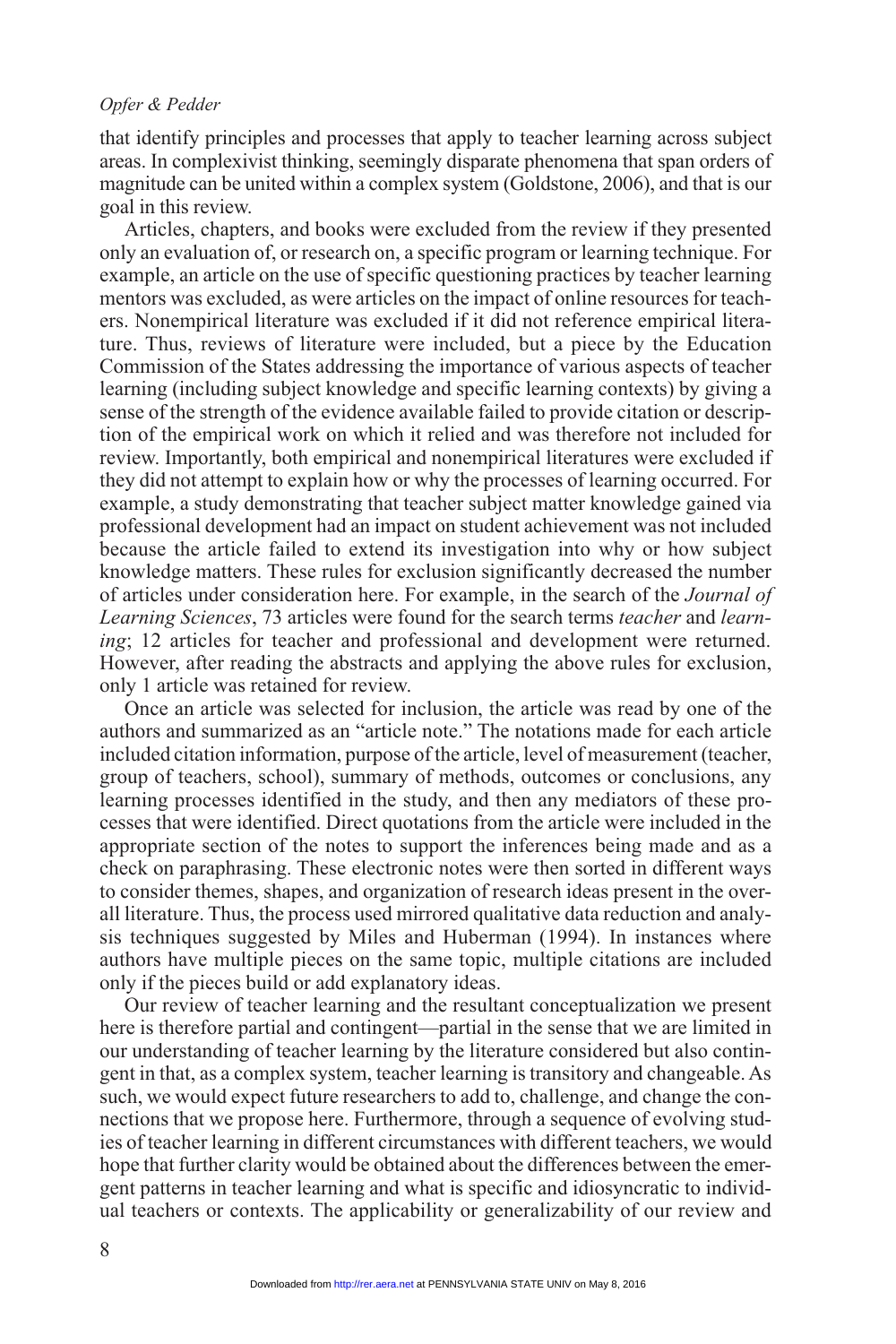resultant conceptualization is thus an empirical question requiring further study or comparison of its accuracy against alternative explanatory models (Nuthall, 2004).

Our review identified three overlapping and recursive systems involved in teacher professional learning: the individual teacher, the school, and the activity. The individual teacher system encompasses their prior experiences, their orientation to, and beliefs about, learning, their prior knowledge, and how these are enacted in their classroom practice. School-level systems involve the contexts of the school that support teaching and learning, the collective orientations and beliefs about learning, the collective practices or norms of practice that exist in the school, and the collective capacity to realize shared learning goals. Finally, because we are interested in teacher professional learning, we include the systems of the learning activities, tasks, and practices in which teachers take part. It is to the systems of professional learning activity that we first turn in presenting the model. This is followed by sections that elaborate the system of the individual teacher, the systems of the school, and how all these autopoietic systems interact generatively for teacher professional learning to emerge.

# **Teacher Professional Learning Activity**

The impetus for the large amount of attention given to teacher professional development by researchers and policymakers has often rested on a process–product conceptualization of causality: that effective professional development will improve teacher instructional practices, which will result in improved student learning.3 This position has been supported by policies in many countries that provide a definition of professional development to which activities engaged in by teachers should adhere—as is the case in England. The dominance of this straightforward equation has resulted in a significant research focus on processes and elements of "effective" professional development—that is, in identifying the features and forms of teacher learning activities that result in changes in teaching practice and, by extension, increases in student learning.

Twenty years ago, Carpenter, Fennema, Peterson, Chiang, and Loef (1989) studied the features of professional development associated with improved student learning by conducting a randomized experiment and found that teachers who participated in an extensive 80-hour program of cognitively guided instruction had students who outperformed the students of teachers who had participated in a brief 4-hour professional development program. This evidence of professional development effects has influenced a proliferation of research on professional development features, and a consensus on features associated with improved student learning has emerged (Desimone, 2009, p. 183).

Research on professional development has concluded that teachers need time to develop, absorb, discuss, and practice new knowledge (Garet, Porter, Andrew, & Desimone, 2001). As a result, most research has concluded that activities that effectively support teachers' professional learning need to be sustained and intensive rather than brief and sporadic. Traditional learning formats such as one-time workshops and conferences, what Ball (1994) described as "style shows," are less likely to lead to teacher change (Hawley & Valli, 1999). Thus, professional development that involves significant numbers of contact hours over a long period of time is typically associated with effectiveness (Guskey, 2000).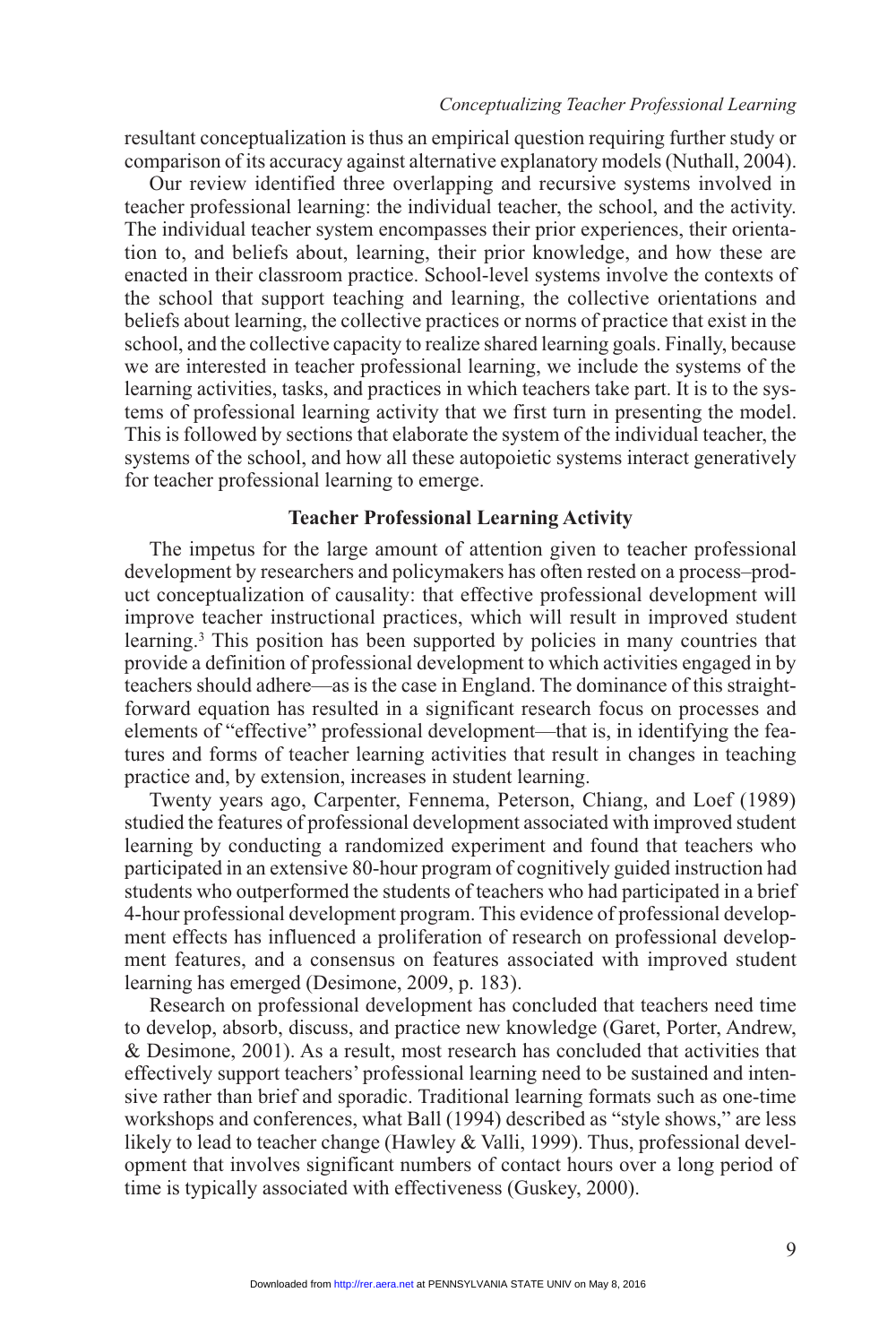In addition to the element of time, researchers have focused on pedagogical features of professional development activities associated with effective teacher learning. This has led researchers to consider the types of materials teachers use while learning, the coherence of the learning activity to their daily work, and the pedagogical processes those teachers engage in while learning effectively (Birman, Desimone, Porter, & Garet, 2000; Desimone, Porter, Garet, Yoon, & Birman, 2002; Garet, Porter, Desimone, Birman, & Yoon, 2001; Wayne, Yoon, Zhu, Cronen, & Garet, 2008). Teachers learn most effectively when activities require them to engage with materials of practice (Borko & Putnam, 1997; Greeno, 1991; Hawley & Valli, 1998; Putnam & Borko, 2000), when activity is school based and integrated into the daily work of teachers (Greeno, 1994; Hawley & Valli, 1999; Leinhardt, 1988; Wideen, Mayer-Smith, & Moon, 1998), and when the pedagogy of professional development is active and requires teachers to learn in ways that reflect how they should teach pupils (Borko & Putnam, 1997; Darling-Hammond & McLaughlin, 1999). Teachers are less likely to change practice as a result of learning activities that occur via presentation and the memorizing of new knowledge (Birman et al., 2000; Desimone et al., 2002; Garet, Porter, Desimone, et al., 2001; Loucks-Horsley, Hewson, Love, & Stiles, 1998; Wayne et al., 2008).

Professional development has been shown to be more effective in affecting teacher learning and teacher practice if teachers from the same school, department, or year level participate collectively (Birman et al., 2000; Desimone et al., 2002; Garet, Porter, Desimone, et al., 2001; Wayne et al., 2008). Cordingley et al. conducted two reviews of research that focused on the impact of collaborative professional development on teacher practice (Cordingley et al., 2005b) and student achievement (Cordingley et al., 2005a). In these reviews, they conclude that collaborative professional development produced changes in teacher practice, attitudes, belief, and student achievement. However, these reviews also highlight that few studies of individual professional development have measured the impact of the activity on these outcomes. Rather, the relationship between collaboration and changes in teacher behavior emerges as a correlational one in the research that focuses on professional development activities.

A separate literature has focused on collaboration resulting from the development of communities of practice. The work on these communities is primarily from a situated perspective and is more consistent with our complexity orientation. This research helps to explain how and why collaboration is important to teacher learning and change (Ball, 1997; Cochran-Smith & Lytle, 1999; Goldenburg & Gallimore, 1991; McLaughlin & Talbert, 1993; Richardson & Anders, 1994; Thomas, Wineburg, Grossman, Myhre, & Woolworth, 1998). It considers the interplay of individuals, communities of teachers, and specific contexts in trying to understand and improve teacher learning. When these elements come together and a learning community emerges, the participating teachers are more likely to discuss problems, strategies, and solutions. Change in teaching behavior then becomes an ongoing, collective responsibility rather than an individual one.

The research on collaboration in teacher professional activities is also a good example of how the application of the Goldilocks Principle (Nuthall & Alton-Lee, 1993) could improve the explanatory power of the research. Little (1982, 1990), Page (1988), and others have shown collaboration to be a double-edged sword. For example Little's research with teachers indicates that too much collaboration can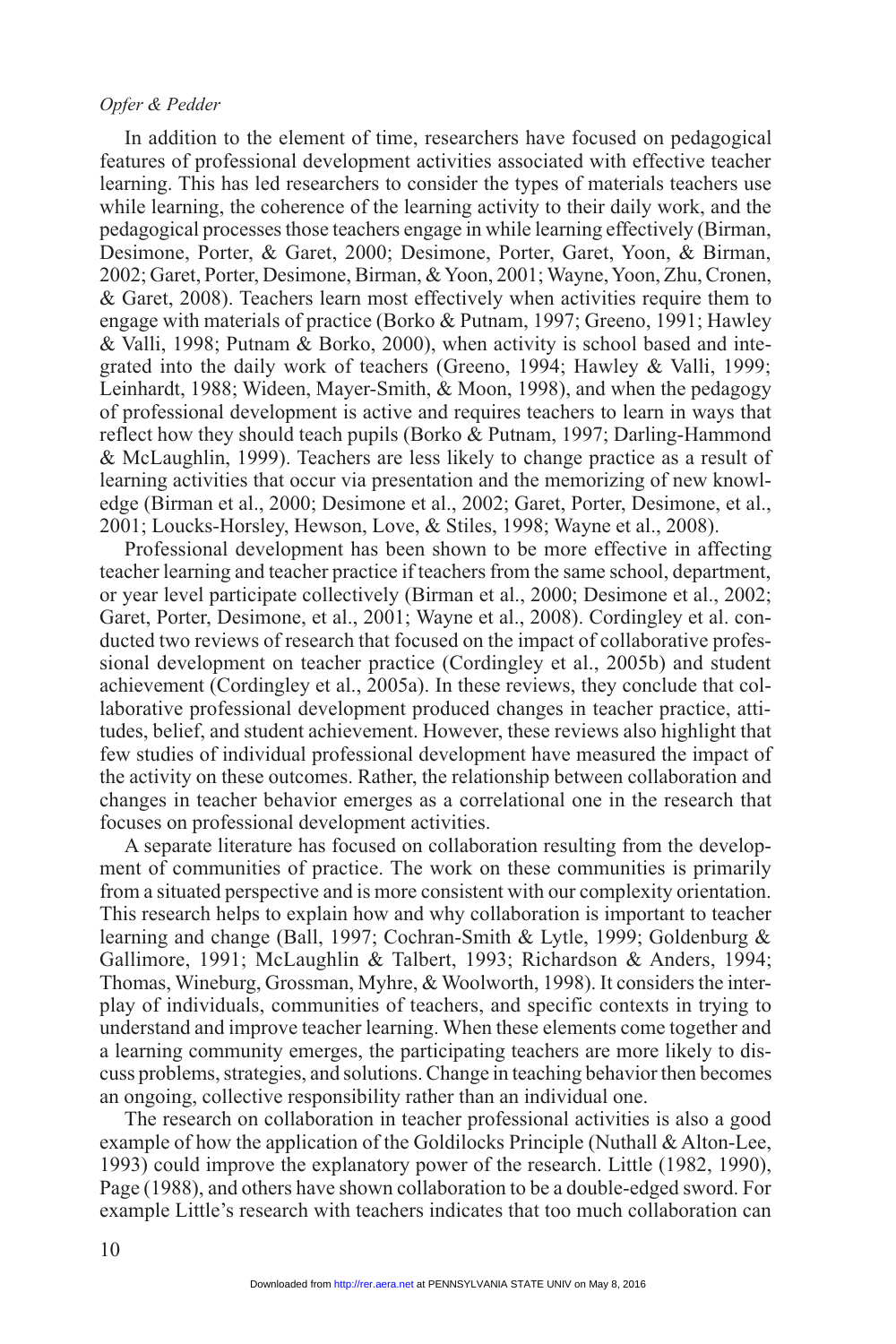#### *Conceptualizing Teacher Professional Learning*

emphasize conformity to group norms at the expense of inventiveness and initiative. As a result, the predominant conclusion that increased collegiality will lead to improvement is unwarranted (Little, 1990, p. 509). To explain the role of collaboration in teacher learning, the intensity of collaboration becomes an important determinant—too much collaboration and learning are stifling, too little collaboration and teacher isolation inhibit growth, just enough collaboration and teachers receive the stimulation and support from colleagues necessary for change. How much collaboration is necessary for teachers to learn will also vary depending on both individual and organizational system influences. All teachers in a school may vary in the amount of collaboration necessary for change, and for teachers the amount of collaboration will vary as their specific systems of influence interact and change overtime. For the general principle—teacher collaboration enhances their learning—to hold, we must understand collaboration as a collection of specific patterns across individuals and schools that hold in a variety of situations.

Although a substantial literature exists about the ability of specific features of professional development to improve teacher practice and student learning, some researchers have begun to question this as causal knowledge. A recent review of this research by Lawless and Pellegrino (2007) concluded that although professional development opportunities have increased for teachers, our understanding of the features and content of quality professional development has not increased proportionately. Furthermore, Wayne et al. (2008) have also concluded that the evidence is weak and fails to address practical questions that would help in the design of effective learning activities (p. 469). These authors recognize that the current research on professional development features has identified effects on teachers' knowledge or practice, but the lack of replication of these effects across studies and the lack of consistency in these effects across contexts make the findings on these features less impactful than the research consensus would imply.

The work of D. Clarke and Hollingsworth (2002), D. J. Clarke and Peter (1993), and D. J. Clarke (1988) is also helpful in understanding why the correlational research on features of teacher professional development activity and change has been so disappointing. This work illustrates the cyclic nature of the learning and change process. Change can occur in one area of influence but may not lead to change in another. That is, teachers may change their beliefs but not their practices, may change their practices but not their beliefs, and ultimately may change their practice but not the learning outcomes of their students. For teacher learning or growth to occur, change must occur in multiple areas of influence (D. Clarke  $\&$ Hollingsworth, 2002). Learning in one system must affect and be enacted and supported in another system. As a result, "effective" teacher learning requires multiple and cyclic movements between the systems of influence in teachers' worlds.

Thus, if the goal is to explain and predict effective teacher learning and teacher pedagogical change, we must first expand our causal assumptions about the features of professional development by recognizing that features may collectively work together in different ways under different circumstances in different contexts. Second, we must recognize the important role of variation in intensity of the features. Then, we must expand our causal assumptions beyond the features of the learning process or activity to consider the reciprocal relationships that exist between the system of activities in which teachers engage and the systems of influences that mediate and moderate these activities, teacher learning, and teacher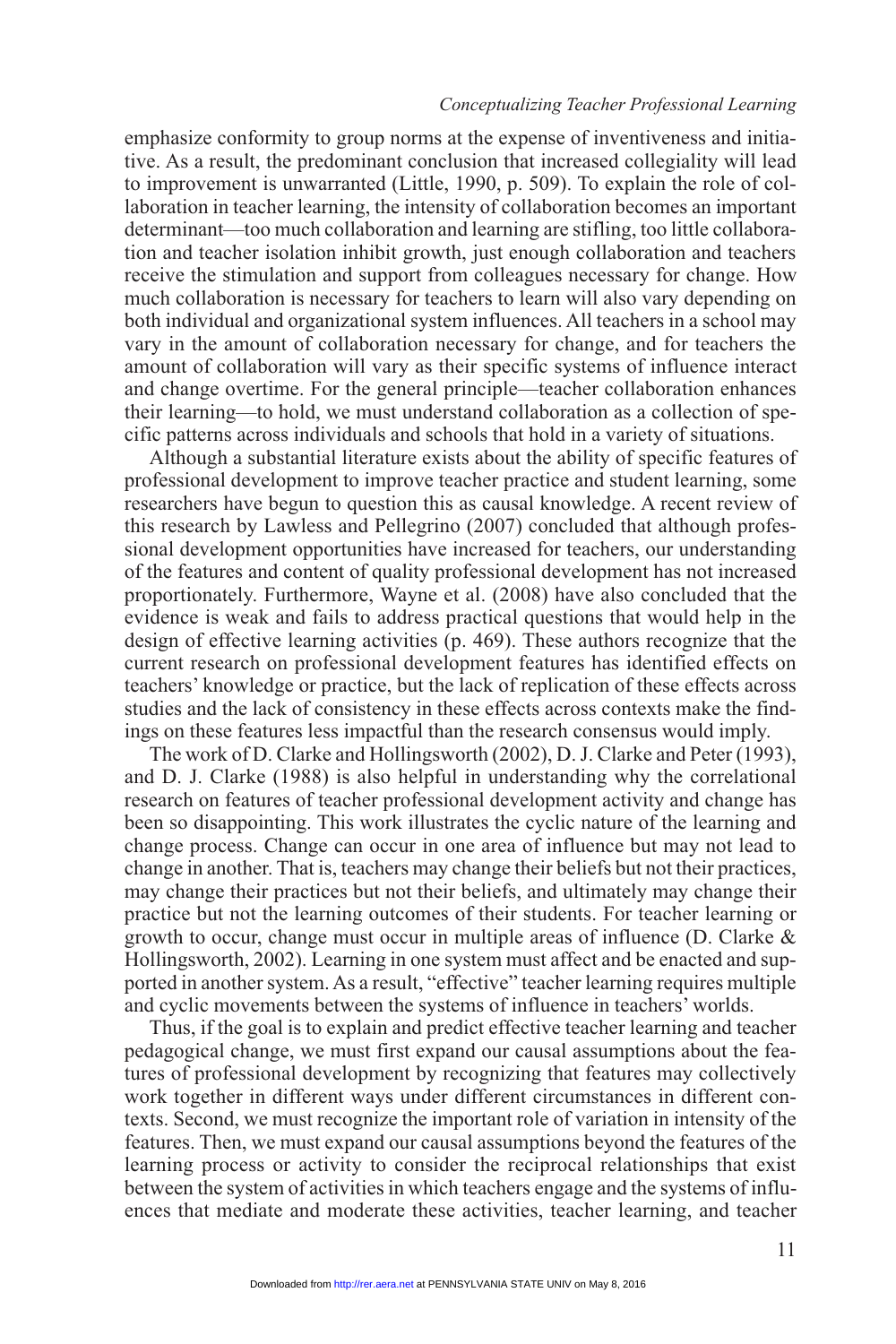change. Our review of the literature suggests that two additional systems influence teacher learning and teacher change beyond features of the learning activity: the individual teacher and the school. It is to explaining teachers' orientations to learning systems and the impact on professional learning that we now turn.

### **The Influences of the Teacher on Professional Learning: Their Orientation to Learning System**

Teachers bring both past experiences and beliefs to their teaching and learning. As Richardson (2003) has shown in her work with preservice teachers, the beliefs they bring to their work are shaped by the kind of teaching they have experienced as students (p. 2). Green (1971) has also argued that teaching involves the formation of beliefs, both in terms of *what* we believe and also *how* we believe it (p. 48). Thus, teaching is influenced by beliefs but also leads to the modification and formation of belief systems. This intersection of experience and belief creates a powerful combination that determines not only the instructional decisions that teachers make (Raths, 2001; Richardson, 1996) but also, we would argue, what they themselves are willing to learn.

The recognized importance of teacher beliefs as critical to teacher practice and change has resulted in a proliferation of studies investigating these connections. In Richardson's (1996) well-known work on preservice teacher belief, she identified three sources for teachers' pedagogical beliefs: personal experience, experience with school and instruction, and experience with formal knowledge (both subject and pedagogical). Likewise, for example, Powell and Birrell (1992) and Novak and Knowles (1992) demonstrate that beliefs are heavily grounded in past and present experiences. Based on past experiences (as both teachers and students), teachers bring to their teaching and learning attitudes, values, theories, and images in the guise of beliefs that affect their own decisions about learning.

Teachers also bring prior knowledge to their own learning. However, our assessment of the literature on knowledge for teachers and teaching indicates that there is little consensus both within and between subject fields about what teachers need to know or how they need to know it. Generally, the research indicates that more courses in a subject may not be what teachers need. For example, Begle (1979) and Monk (1994) demonstrate a weak relationship between subject courses taken by teachers and their students' performance on exams. Ball and Bass (2003) assert that the mathematical knowledge needed by teachers is neither more knowledge nor knowledge with greater depth than that of their students. Rather, they assert that the knowledge needed is qualitatively different. Likewise, Gregg and Leinhardt (1994) for geography and Zeidler (2002) for science have reached similar conclusions. Thus, there is now a consensus in the literature that a distinct rather than a generic body of knowledge is needed (Ball, Lubienski, & Mewborn, 2001).

The researchers who call for a distinct type of knowledge for teaching, following Shulman (1986), start by identifying separate but interacting domains of knowledge needed for teaching. The blending and interaction of these various types of knowledge into a unique form is thought of as pedagogical content knowledge (Ball, Thames, & Phelps, 2008; Gess-Newsome & Lederman, 1999). Calderhead's (1988) alternative model of knowledge use in teaching has numerous aspects of a complex system including interacting concepts, multidirectional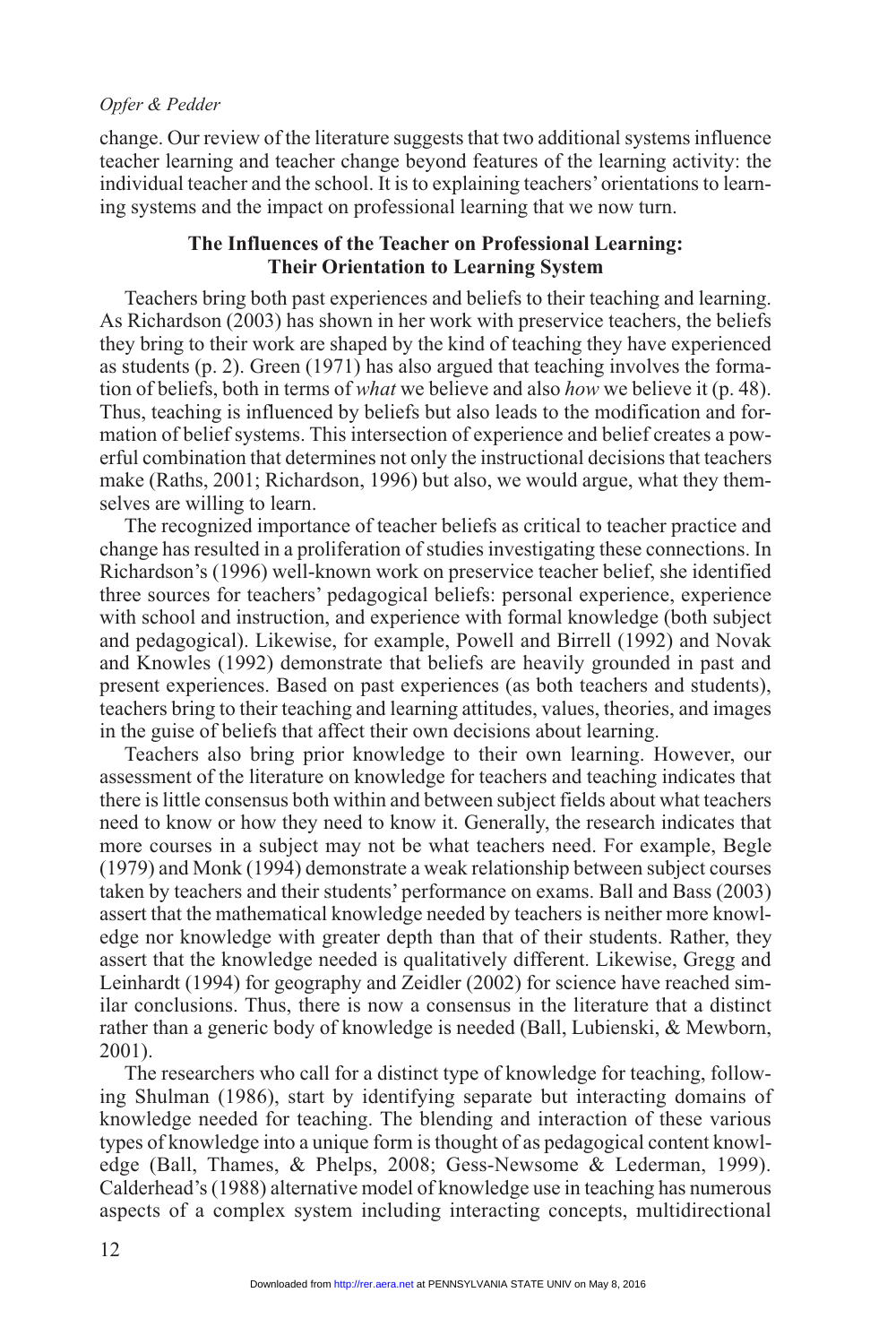#### *Conceptualizing Teacher Professional Learning*

arrows, and recursive causality (e.g., between metacognitive processes and elements that affect knowledge use in the classroom). But Calderhead himself acknowledges that his model still represents subject knowledge as a single, discrete entity and is therefore an oversimplification (p. 62). Likewise, the transformative model of pedagogical content knowledge, as described by Gess-Newsome (1999), illustrates a complexity-like understanding of the role of knowledge in teacher learning. Different forms of knowledge are synthesized in the learning processes (subject, pedagogy, and context knowledge are identified by Gess-Newsome) into a unique form of knowledge. In this way, learning is emergent from the reciprocal interaction of the generative mechanisms of knowledge. As an example of this understanding of knowledge for teaching from complexity theorists, Davis and Simmt (2006) have identified multiple influences on knowledge including subject objects, curriculum structures, collective dynamics, and subjective understandings.

From a complexity theory perspective, the point to be made here is that teaching knowledge has many influences and also influences other components of teacher learning systems. Furthermore, a body of teaching knowledge resides neither in the knower nor outside the knower; rather, knowledge emerges from the recursive actions of knowers and other learning system elements. Thus, complexity theorists emphasize the simultaneity of the knower and the known. They view systems of knowledge produced (knowledge) as simultaneous to the knower (a knowledge producing system). One cannot exist without the other. Learning then is the ongoing transformations, simultaneously, of both the knower and knowledge. Learning is a continuous process through which both the learner and the knowledge to be learned is redefined in relation to one another. Thus, teacher learning is affected by prior knowledge that has many influences. As teachers learn, new knowledge emerges from the interaction of the teacher learning systems, and this new knowledge then recursively influences future learning and also what is to be known about teaching.

Thus, it is the interaction and intersection of knowledge, beliefs, practices, and experiences that constitute a teacher's individual orientation to learning system. But when does an orientation to learning serve as an impetus for change? K. F. Wheatley (2002) suggests that dissonance between personal expectations and sense of efficacy may open up the possibility for teacher learning to occur—selfdoubt may cause reflection and may motivate teachers to learn. Likewise, Cobb, Wood, and Yackel (1990) discuss the importance of "cognitive conflict" in teachers' thinking. They suggest that this cognitive conflict—or challenges to teachers' approaches and thinking—could be a motivator for change. Ball (1988) too has argued that dissonance in teacher thinking is often required for teachers to unlearn much of what they believe, know, and know how to do in order to learn and adopt new practices. Complexity theorists refer to this dissonance as the "edge of chaos," or the special balance point between chaos and order where creativity and change can occur (Marion, 1999; Waldrop, 1992, p. 12).

The Economic and Social Research Council–funded Learning How to Learn project in England (James et al., 2007; Pedder, 2006; Pedder, James, & MacBeath, 2005; Pedder & MacBeath, 2008) specifically considered how differences between practices and orientations to learning (defined as learning values in the study) created opportunities for teacher learning. In a survey of 1,212 primary and secondary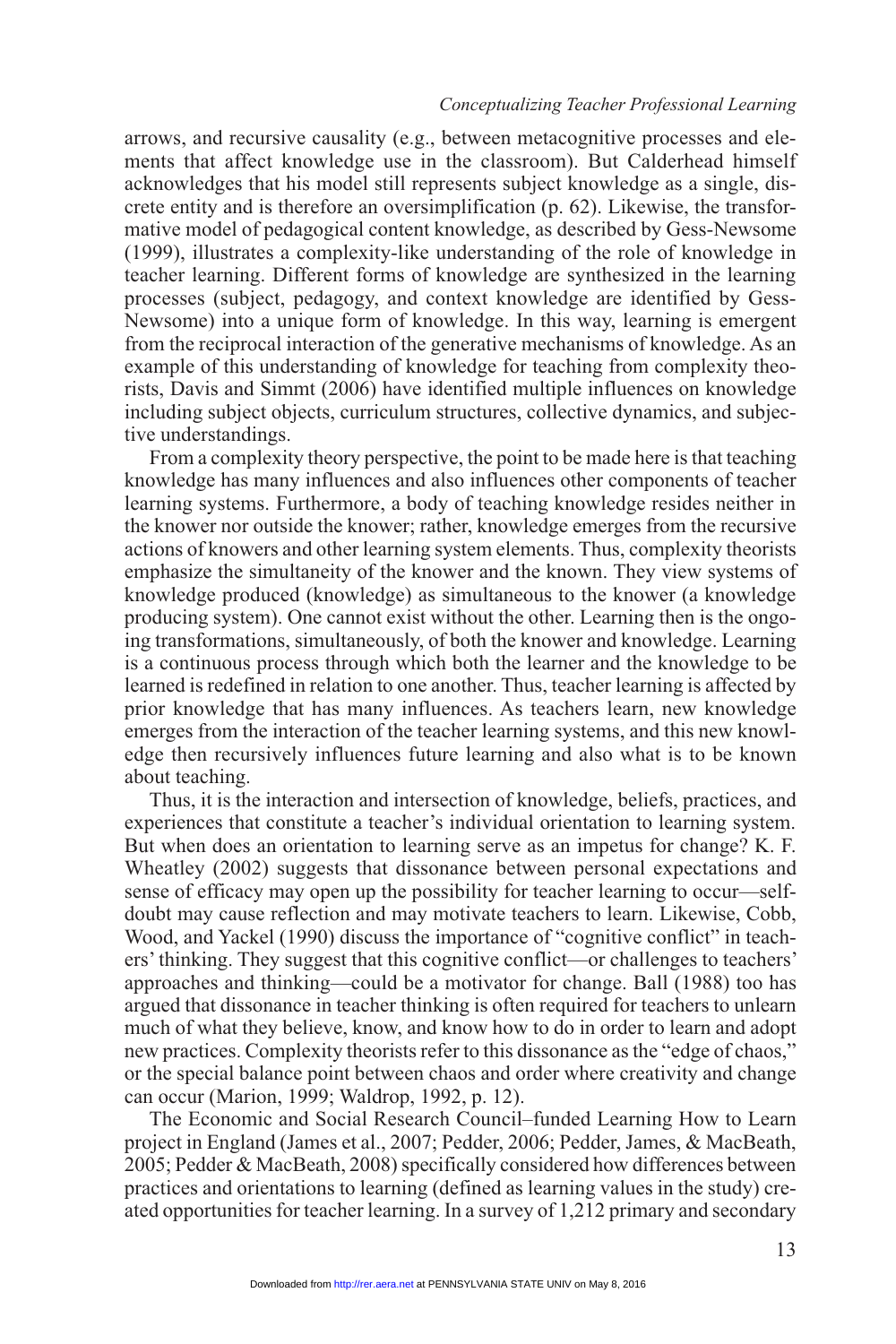teachers in 32 schools in England, teachers were asked how often certain learning practices occurred (the practice scale) and how important teachers believed these practices were for creating opportunities for students to learn (the values scale). The analysis showed that differences in the gaps between teachers' own assessment of their values and practices were indicative of varying levels of inquiry, collaboration, valuing of learning, and critical and responsive learning.

The continuous and sometimes conflicting interplay between an individual teacher's practices, experiences, and knowledge and his or her beliefs within his or her orientation to learning system become important (Cobb et al., 1990). The dissonance between the ideal and the assessment of current capability that emerges from this cyclic interaction may result in a "change-provoking disequilibrium" (Woolfolk Hoy, Hoy, & Davis, 2009). However, Coburn (2001) has shown that if the dissonance among beliefs, practices, knowledge, and experience is too large, teachers may dismiss new ideas as inappropriate to their situations. Timperley and Alton-Lee (2008) concur that since the resolution of dissonance involves the reconstruction of current values, beliefs, and knowledge in ways consistent with change messages, dissonance may lead to rejection rather than adoption of new learning (p. 345). Therefore, as with all the elements in our systems influencing teacher learning, intensity matters.

Within our developing conceptualization of teacher learning, the relationship among the learning orientation system, learning activity, and changes in practice is reciprocally causative. Teachers have an orientation to learning system that consists of the interactions among their experiences, beliefs, knowledge, and practices. The dissonance that exists within their learning orientation system may serve as a catalyst to seek new learning and change. However, as teachers change, their orientation to learning system also changes.

### **The Interaction of the Learning Activity System and Teachers' Learning Orientation Systems**

A teacher's orientation to learning has an extremely strong influence on how and what he or she learns. Smylie (1988), in a study of belief and in-service teacher learning, concluded from a path analysis study of 56 teachers' professional development processes that the perceptions and beliefs of teachers were the most significant predictors of change (p. 23). Unfortunately, the orientations brought to teaching and learning are not easily altered. In studies that have specifically attempted to change teacher orientations to learning via course work and learning activities, few have been successful (Ball, 1990; McDiarmid, 1992). Research studies demonstrate that teachers are more likely to embrace evidence supporting their existing orientations than evidence that contradicts them (Chinn & Brewer, 1993; Tillema, 2000). Thus, reported changes resulting from course work or short-term professional development activities may be more the result of the change measures used than "real" changes in teacher orientation (Richardson, 2003, p. 11).

The literature expects these orientations to change if teacher learning provides more and better,

a. Field and classroom experiences (Atkins, 1998; Groulx, 2001; Hart & Rowley, 1996; Hodge, 1998; Linek, Nelson, & Sampson, 1999; Mason, 1997; Pigge & Marso, 1997; Quinn, 1997; Teicher, 1997);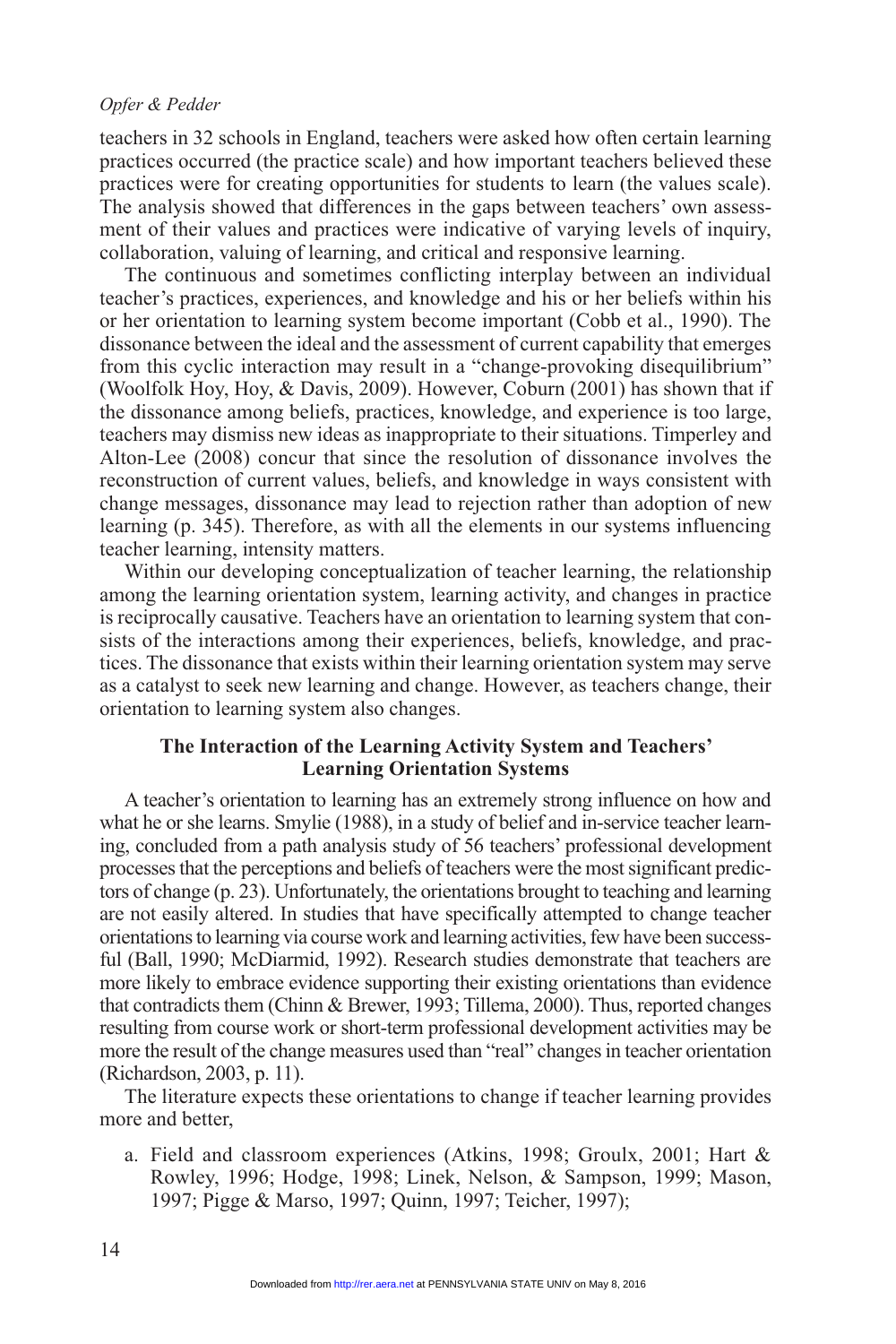- b. Opportunity for reflection (Carter, 1998; Harlin, 1999; Levin & Matthews, 1997; Maxson & Sindelar, 1998; Peterson, Cross, & Johnson, 2000);
- c. Opportunities for understanding oneself in a secure environment under challenging or novel circumstances (Crawford, 1998; Harper & Daane, 1998; V. G. Johnson & Landers-Macrine, 1998; Robin, Tellez, & Miles, 1998; Ropp, 1999; Sherry, 2000; Yildirim, 2000);
- d. Applied knowledge about teaching and learning (Abbott & Farris, 2000; Foegan, Epsin, & Allinder, 2001; Tatto, 1996; Vacc & Bright, 1999).

Despite the close identification of these elements with effective teacher learning and changes in teacher orientation, few of these studies empirically connected the specific learning activities to specific changes in teacher belief. Fewer still go further to connect the learning activity to change in learning orientation and change in subsequent teaching practice.

The empirical research that has considered the learning activity system elements associated with changes in teacher orientations tends to support the professional activity features identified in the previous section. Since teacher learning orientations are acquired via teaching practice and experience, it is difficult for learning activities that rely on the transmission of new knowledge to alter what has been acquired through action. Thus, teacher learning orientations are more likely to change when learning activities have a conceptual and practical coordination or coherence across programs and activities (Feiman-Nemser, McDiarmid, McInik, & Parker, 1989). Tillema (2000) demonstrated that reflection after practice had a positive effect on belief change, whereas reflection prior to practice did not result in belief change, resulting in unstable change of practice. It is interesting that because of the connection between belief change and experience, change in teachers' learning orientations appears easier to accomplish in in-service rather than preservice teacher learning.

As with the other elements in our systems influencing teacher learning, the activity system and the teacher orientation to learning system are interdependent and reciprocal. Teachers will tend to seek out learning activities that are consistent with their orientation to learning. However, should engagement in the learning activity lead to changes in knowledge, practice, or belief, the orientation to learning system will change. As the orientation to learning system changes, this may lead to teachers seeking different types of learning activities. However, all of these processes are nested within an organizational system, and it is to this system and its influences that we now turn.

### **The Influences of the School on Professional Learning: A School-Level Orientation to the Learning System**

It is now well established that the norms of the school, its structures and practices, both enable and constrain teachers (Galloway, Parkhurst, Boswell, Boswell, & Green, 1982; Mortimore, Sammons, Stoll, Lewis, & Ecob, 1990; Pollard, 1985; Rutter, Maugham, Mortimore, & Ouston, 1979; Woods, Jeffery, & Troman, 1997). For example, Hollingsworth's (1999) longitudinal study of primary mathematics teachers' professional development demonstrated that teachers encountered difficulties in implementing new practices in their classrooms because of unsupportive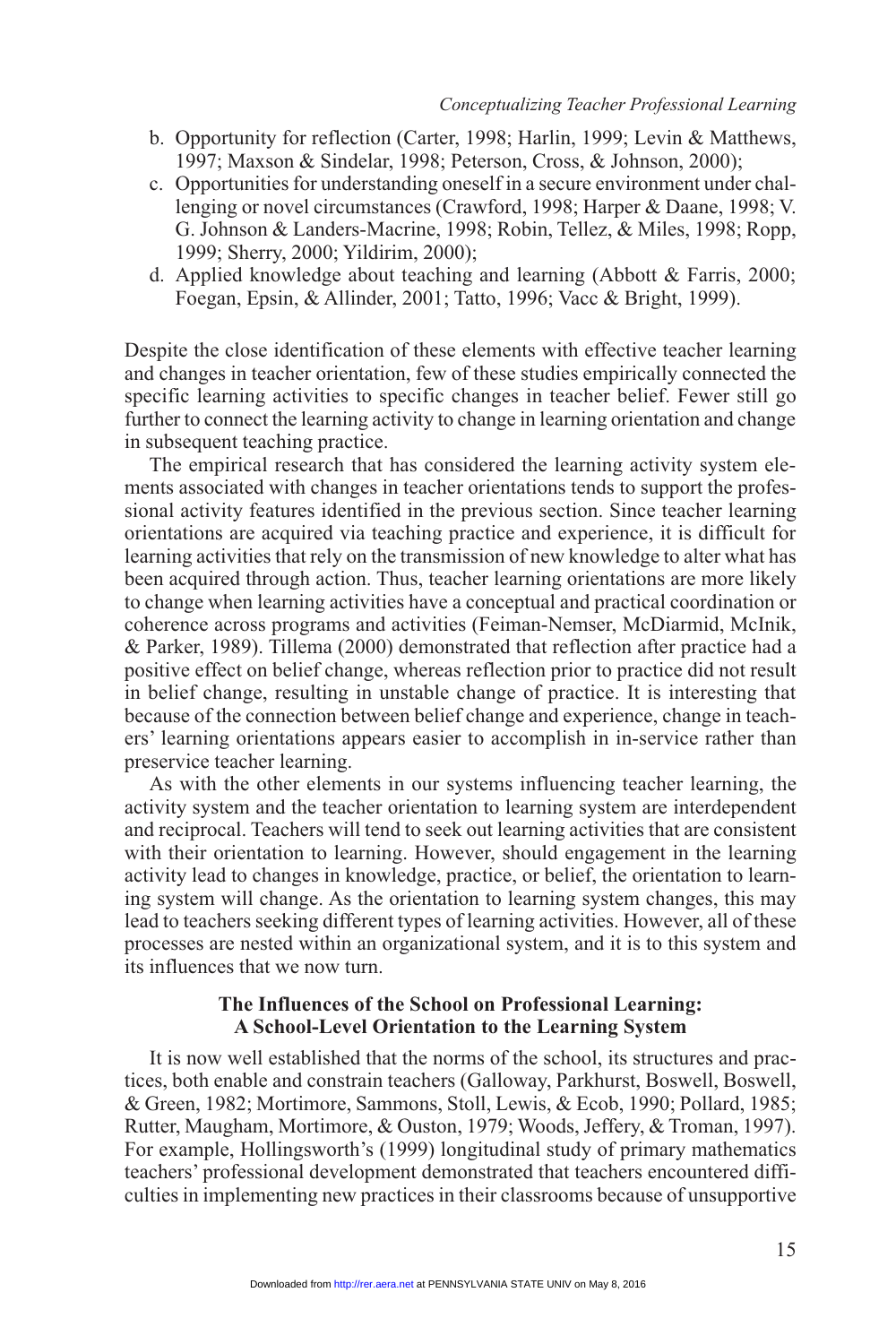conditions in their schools: a lack of coordination and leadership, little collegial activity, and no obvious commitment to professional development in mathematics. Given evidence on the role of schools in teacher learning, Pedder (2006) has argued that schools need to develop the processes and practices of learning organizations if they are to embody the conditions that optimize and sustain teacher learning (p. 175).

The conceptualization of a learning organization and the exact relationship between individual and organizational learning remain unresolved issues in the organizational literature (Antonacopoulou, 2006). Some researchers have asserted that organizations are more than just collections of individuals, but at the same time organizations cannot exist without a collection of individuals. Similarly, these researchers have concluded that organizational learning is more than just the sum of the learning of the individuals in the organization even though organizations can learn only through the experiences and actions of their members (Argyris & Schon, 1978). However, other researchers have critiqued the idea that organizations are more than collections of individuals, stating that this claim gives organizations anthropomorphic qualities (Kim, 1993). A compromise position presents organizational learning as a social process, which is affected by contextual factors such as organizational structure, information, and communication and control processes, but which in turn affect the way individuals learn (Hedberg, 1981; Pawlowsky, 2001; Simon, 1991).

Substantial research and writing on the characteristics of learning organizations have reached some consensus on the processes and practices that promote both organizational and individual learning. These include the following:

- Nurturing a learning environment across all levels of the school (Barth, 1986; Hopkins, West, & Ainscow, 1996; Senge, 1990);
- · Using self-evaluation as a way of promoting learning (MacBeath, 1999; MacBeath & Mortimore, 2001; MacGilchrist, Myers, & Reed, 2004; Rosenholtz, Bassler, & Hoover-Dempsey, 1986);
- · Examining core and implicit values, assumptions, and beliefs underpinning institutional practices via introspection and reflection (Argyris, 1993; Argyris & Schon, 1978; Deal, 1984; Huberman & Miles, 1984; Senge, 1990);
- · Creating systems of knowledge management that leverage resources, core capabilities, and expertise of staff and pupils (Hargraeves, 1999; Leithwood, Leonard, & Sharratt, 1998; Marks, Louis, & Printy, 2000; Nickols, 2000; Nonaka & Takeuchi, 1995; Pedder, 2006; Rosenholtz et al., 1986; Zack, 2000).

However, the identification of these organizational factors and their impacts on teacher professional learning seem deceptively simple. As with many of the elements in the other systems influencing teacher learning, each factor is counterbalanced by an opposing one—autonomy and administrative direction, shared assumptions, and diversity of opinion are all necessary.

For example, schools can have both an internal and an external orientation to learning and improvement. Schools that are learning organizations have a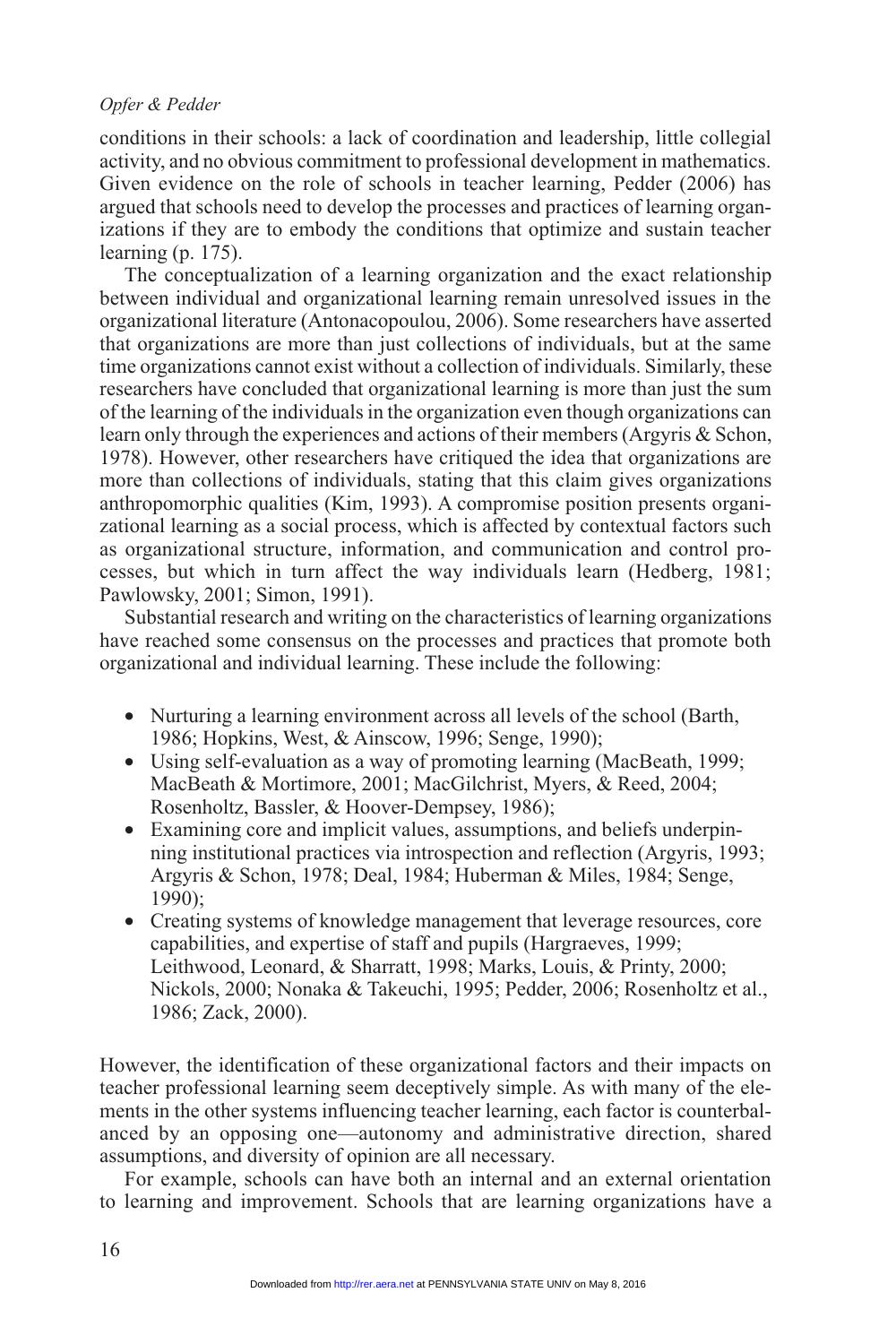#### *Conceptualizing Teacher Professional Learning*

balanced reliance on external resources of knowledge and information and the internal resources and capacity within the school itself (Drucker, 1995; Hallinger, 1998; Hallinger & Heck, 2002). March (1996) identifies this distinction as "exploitation" and "exploration." Senge (1990) identifies these as "adaptive" and "generative" modes of learning. Encompassing all this work is the acknowledgment that schools must spend as much (or some may argue more) time on internal development, execution, and capacity building as they do on searching and discovering new ideas. Getting the balance correct between the internal and external orientations to learning may be the difference between a school that continuously learns and one that continuously adopts new ideas without real effect. Likewise, we would surmise that this differentiation between an internal and external orientation to learning may also have implications for how teachers' individual orientations to learning systems operate—that is, individual teachers may also need to balance an externally focused search for new ideas with internal reflection on teaching practice, beliefs, and values. This conclusion is supported by the contradictory research on collaboration (Cordingley et al., 2005a, 2005b; Little, 1982, 1990; Page, 1988), the research of Leiberman and Grolnick (1996) on the need for balance between inside and outside knowledge for teacher networks, Korthagen's (1988) work on preservice teachers' implicit theories of learning, and Schon's (1983) work on the reflective practitioner.

Some of the most important school-level influences identified by research are school-level beliefs about learning. These beliefs influence both individual and collective behavior by creating norms of action (Sampson, Morenoff, & Earls, 1999). Coleman's (1985, 1987, 1990) work on the social theory of normative control confirmed that a group of teachers will sanction an individual teacher's practice when that practice violates group pedagogical beliefs. New or inexperienced teachers are especially vulnerable to constraining their practice to fit with collective pedagogical beliefs (Chester & Beaudin, 1996; Woolfolk Hoy & Burke-Spero, 2005). Thus, although individual teachers have their own beliefs and practices about teaching and learning, schools collectively also have beliefs and practices about teaching and learning that constitute what complexity theorists refer to as the "collective conceptual orientation" (Bowers & Nickerson, 2001).

In addition to collective pedagogical norms and practices, schools also have a collective awareness of their capacity for learning and growth. As Goddard (2003) has shown, teachers have beliefs, both individual and collective, about the conjoint capability of a school faculty (p. 184). According to Bandura (1997), an important feature of an organization's operative culture is its beliefs about its efficacy to produce (p. 476). This collective sense of capacity then directly affects the diligence and resolve with which a school, and thereby its teachers, chooses to pursue goals.

Creating systems, supports, and norms that encourage both individual and organizational learning and getting the balance right between internal and external sources of learning are difficult for most schools. Pedder and MacBeath (2008) caution that schools struggle to develop systems and processes to support the sharing of knowledge and to use this knowledge to improve collective and individual practices. Similarly, much of the variation reported by Desimone et al. (2002) from the Eisenhower studies of professional development impact occurred between teachers within a school rather than between teachers in different schools. This suggests that schools lack a coherent and coordinated approach to teacher learning.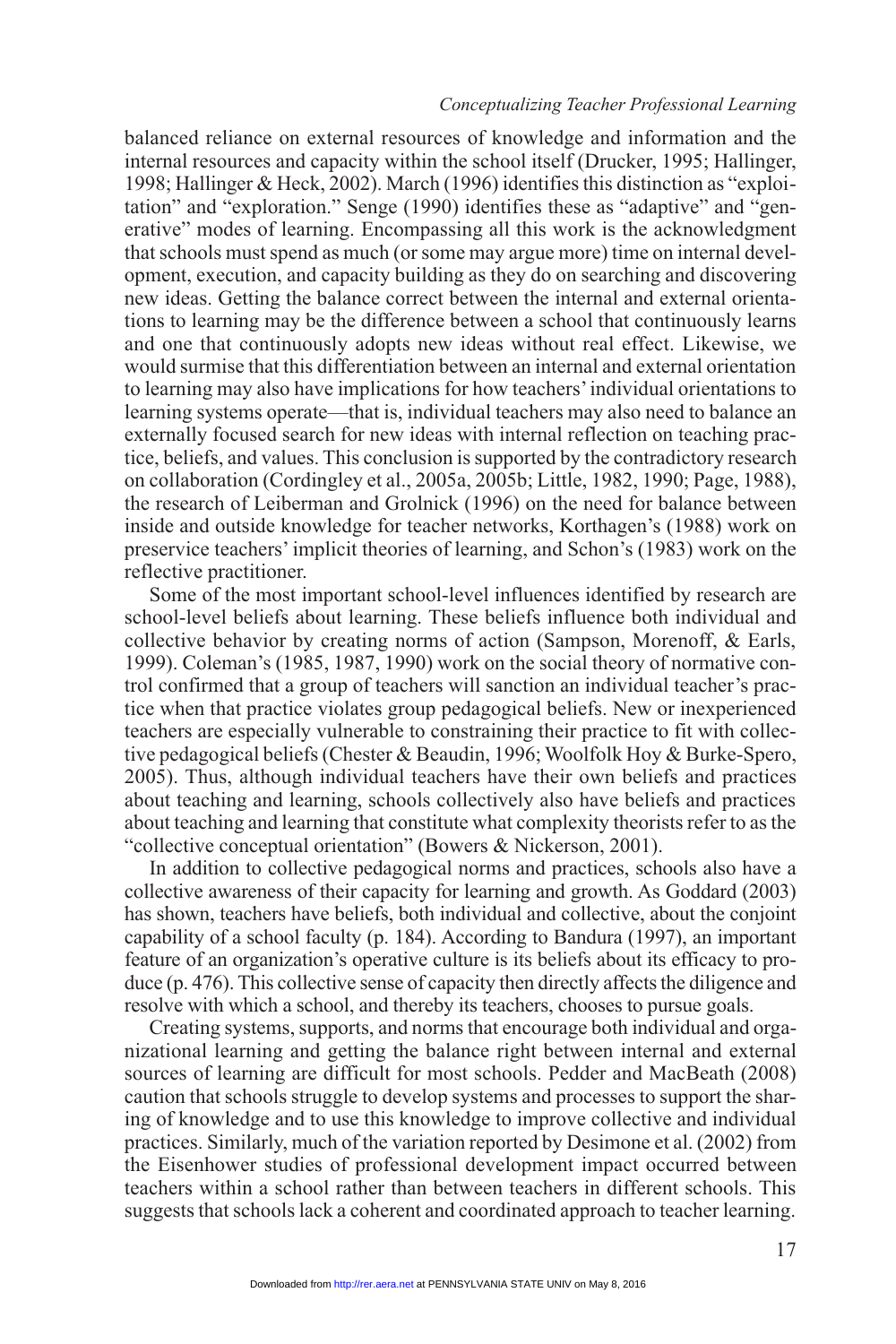Argyris and Schon's (1996) work on "theories of action" illustrates that dissonance, as in the individual teacher learning system, serves as a catalyst for schools to attempt to change their environment in ways that better support learning. Their distinction between "espoused theories" (i.e., ideals) and "theories in use" (i.e., practices) illustrates the possibility that beliefs and practices at the school level may not align (p. 13). Dissonance or disequilibrium is a commonly recognized characteristic of complex systems (A. Clarke & Collins, 2007). Seashore Louis and Leithwood (1998) demonstrate in their work on organizational learning that for transformative processes to occur, disequilibrium is necessary (p. 277). Ilya Prigogione won the 1977 Nobel Prize in Chemistry for discovering that the generative potential of complex systems is the degree of disequilibrium inherent in the systems themselves. That is, complex systems need to be off balance to move forward. M. Wheatley (1999), in her analysis of large institutions as complex systems, notes that organizational equilibrium results in stasis and ultimately organizational stagnation (p. 76).

Thus, the school-level elements constituting the organizational orientation to learning system are similar to many of the elements found at the individual level beliefs about learning, practices, and supports and practices for learning, a collective capacity for learning, and dissonance as a catalyst for change when practices and beliefs do not align. Likewise, the elements of the organizational orientation to learning also show evidence of reciprocity. That is, school practices can and do enable collective beliefs, whereas collective beliefs can also result in more enabling school-level practices and structures. In this way, the collective capacity of the school affects collective goals and enabling structures for organizational growth that affect, and are affected by, collective norms and practices. As the organizational learning literature indicates, however, this school-level system is constituted by and reflects its constituent members such that the school's orientation to learning both is influenced by and influences teacher orientations to learning.

# **Interactions Between the Individual- and School-Level Orientations to Learning**

Our discussion has shown that the relationships between beliefs and practice enacted at the individual teacher level reenact themselves at the school level, creating joint or socially produced conditions for teacher learning—a school-level orientation to learning system. Thus, although individual teachers' decisions about professional learning may result from a confluence of instructional practices, pedagogical beliefs, prior knowledge, and past experiences, school-level decisions about professional learning may result similarly from the interaction of collective practices and beliefs about learning. These collective beliefs and decisions about school-level learning then heavily influence individual beliefs and decisions about learning. Furthermore, although an individual teacher's orientation may lead him or her to participate in professional learning activities, the access, support, and encouragement to participate are heavily determined by the school. Thus, our conceptualization suggests that we cannot understand teacher learning by investigating these influences on teacher learning in isolation from one another. To understand and explain why and how teachers learn, we must consider how a teacher's individual learning orientation system interacts with the school's learning orientation system and how both of these systems together affect the activities (and features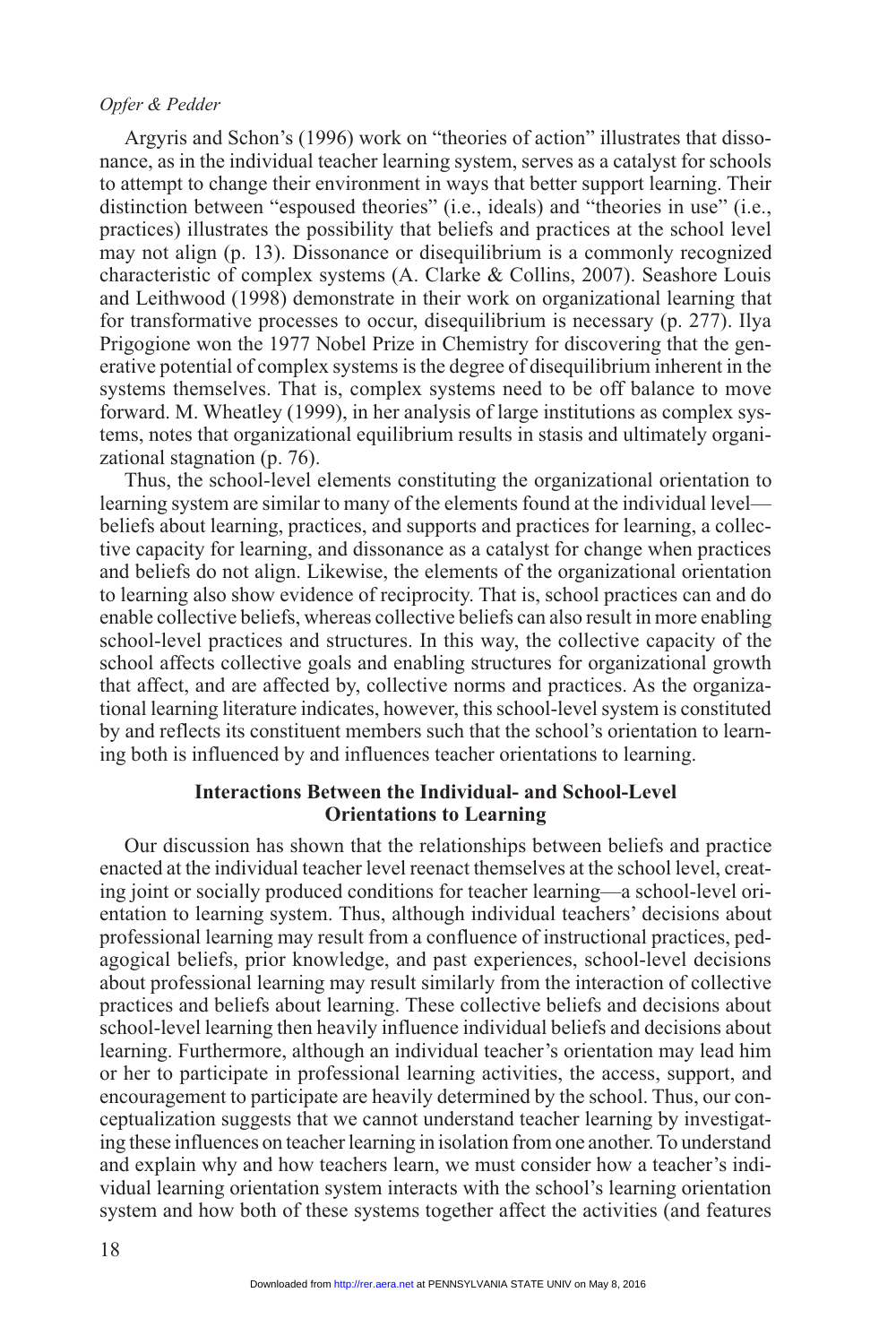of activities) in which teachers participate and then are reciprocally affected by the changes that occur from participation in these activities. Although these different systems implicated in teacher learning have structural and elemental similarities, they cannot be collapsed or considered variations of the same thing. The dynamics of individual learning orientations may be similar to organizational learning orientations, but new possibilities arise and new emergent rules apply in each case. They interact and are mutually recursive but still maintain separate, emergent systems. The nonlinear structure of this conceptualization recognizes the concatenation of practices, learning orientations, and individual and collective learning contexts that must occur for teacher learning to take place. We believe that this conceptualization, although complex, better illustrates the multicausal and multidimensional nature of teacher learning, but it also has implications for how we investigate teachers' learning.

### **Research Implications of a Dynamic Model of Teacher Learning and Change**

The research discussed in this article recognizes the overwhelmingly multicausal, multidimensional, and multicorrelational quality of teacher learning and its impact on instructional practices. Our proposed conceptualization moves us beyond a focus on the effects of professional development activity to consider the individual and school orientations to learning systems that mediate teacher learning and teacher change. The myriad of elements within and between these systems poses significant challenges for conducting causal studies of teacher professional learning.

This dynamic conceptualization of teacher learning assumes that there are many different ways of achieving the same learning effects. The specific sets of activities, systems, and supports for learning we use in one context, with one set of teachers, may be quite different from those that would be necessary to achieve the same end in another context with a different set of teachers. What should determine which set of activities, systems, structures, and so on are necessary for teacher learning to occur should depend on an understanding of the different ways that these elements interact with each other, with contexts, and with characteristics of individual teachers. Thus, the primary implication of the conceptualization we propose is the need for more research that can either verify or falsify our presumption of variation. Ultimately, we need more studies that investigate how the generative mechanisms of teacher learning appear in different combinations and sequences, with different weights, in different but concrete situations.

The presumption of variability in this conceptualization does not mean that patterns, regularity, and generalized understandings of teacher learning are not possible. Although we have argued that teacher learning varies by the teacher, by school context, and by the learning activities themselves, there are generalizations that we should be able to make about the way professional learning activities relate to teacher learning that are true across different teachers and different school contexts. Good teachers affect student learning by making a distinction between what is unique to a specific context and what is generalizable to other contexts and student groups. That is, they understand that teaching has both contextualized and decontextualized properties. An adequate explanatory theory of teacher learning should likewise be able to distinguish between those aspects of professional learning that are unique and those that are generalizable to other teachers and contexts of practice.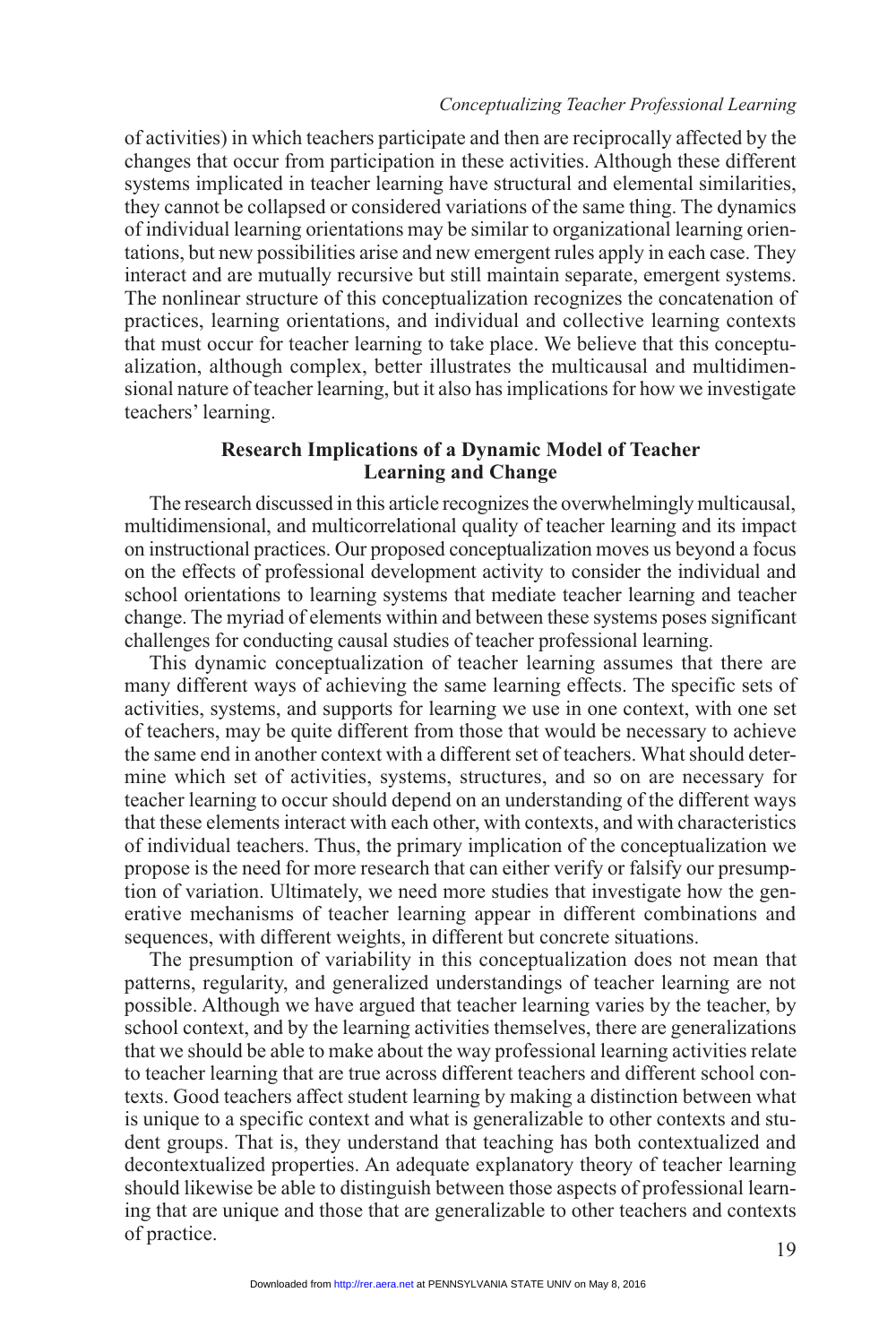Nuthall and Alton-Lee's (1993) testing of a dynamic model of student learning should be an example of how causal explanation can be established for teacher learning. Their study illustrates the ways that generative mechanisms and processes of learning can be identified and then how different patterns emerge across cases and instances of learning. Although their method presupposes case study methodology, we do not believe that the need for the recognition of variation in future research on teacher learning makes any presumption of methods or methodology—these choices remain. As Tilly (2008) has shown in his seminal work on causal explanation, patterns of variation and regularity emerge from both smallscale and large-scale studies. Good explanatory theory should be verifiable at any scale of study because causal and generative mechanisms are fractual. Patterns at one level are very often similar to patterns at other levels. In fact, it is because of this fractual quality that causal mechanisms are verifiable. As Nuthall (2004) asserted later in his career, it should not matter what research paradigms are used as long as they provide the kind of information that is needed (p. 295). Research studies and research methods for understanding teacher learning and change should, therefore, be evaluated by how well they contribute to the knowledge base necessary for building an appropriate explanatory theory.

Nuthall and Alton-Lee (1993) demonstrated when testing their model of student learning that what each student experienced and learned was unique, even within the same classroom. They concluded that averaging findings across participants would have obscured the generative mechanisms at work. Thus, aggregation of data within and across studies of teacher learning must be carefully justified. Aggregating data may create unnecessary ambiguity and error in conceptualizing teacher learning by masking variation and assuming uniformity that does not exist in reality.

A further consideration resulting from our literature review is how to conceptualize and consider changes that result from teacher learning. In some of the previous models of teacher learning, change in belief leads to change in practice leads to change in students (Desimone, 2009). In others, change in practice leads to change in students that then leads to change in belief (Guskey, 1986, 2002). Disagreement thus exists about the order in which the change sequence occurs. Consistent with our complex systems conceptual framing, we would assert that this disagreement arises because some researchers have, in the first instance, considered change to be a linear process. This conceptualization is evidenced in this work not only in the diagrams and figures provided with unidimensional arrows but also with descriptions of change in belief or practice relying on terms such as *before* (Guskey, 2002) and *after* (Desimone, 2009).

We would contend that the disagreement about order has arisen because some researchers have seen these as separate, distinct processes. Huberman's (1983, 1995) and others' work on this topic has demonstrated the cyclic nature of the change process for teachers: Changes in beliefs lead to changes in practice that bring changes in student learning that bring further changes in practice that result in additional changes in belief and so on. The relationship between these processes is also reciprocal with changes in one being contingent on changes in another. Furthermore, our reading of the literature on these teacher learning outcomes indicates that change can begin at any point in the change process—via belief, practice, change in students, and so on (D. Clarke & Hollingsworth, 2002; D. J. Clarke,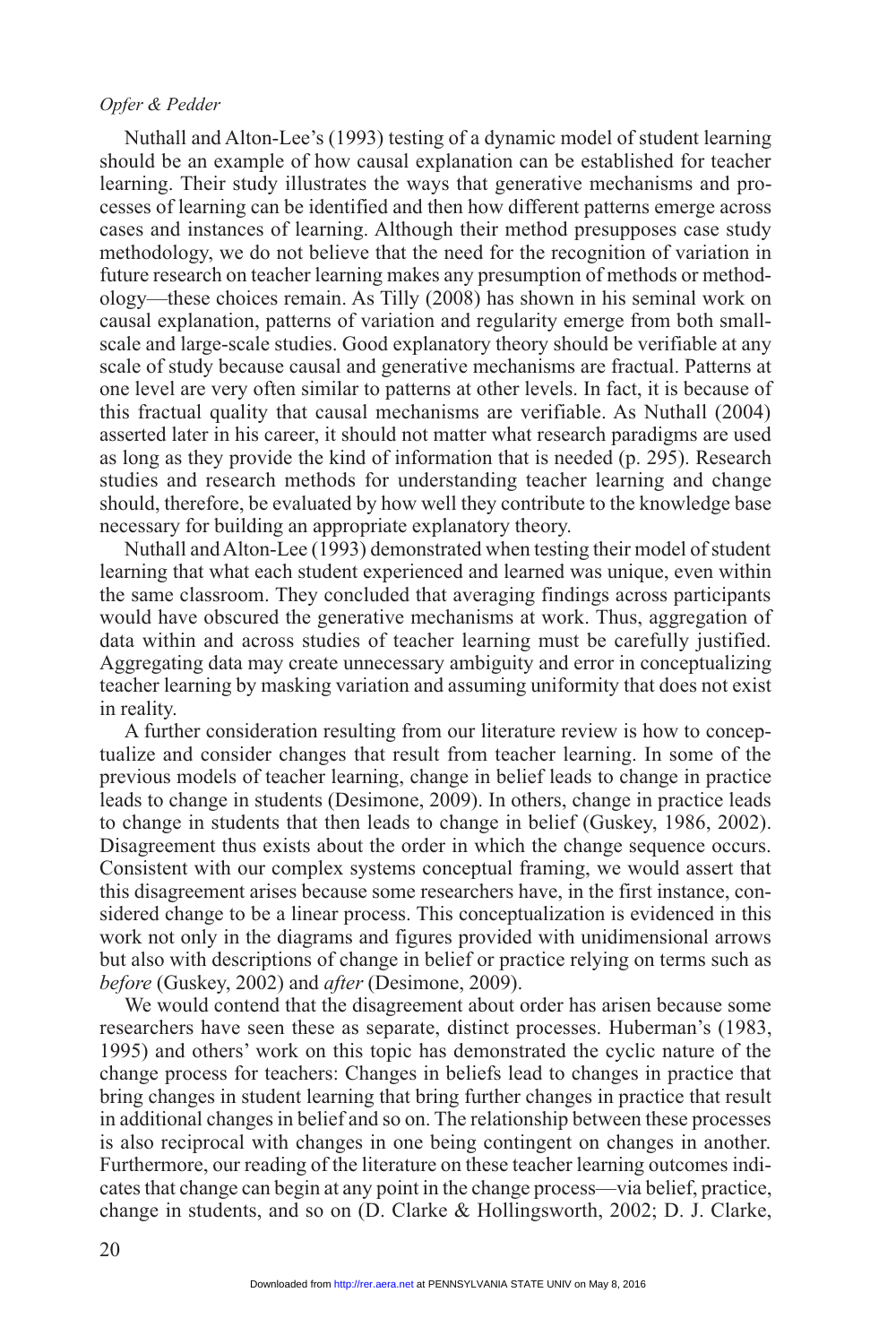1988; D. J. Clarke & Peter, 1993). One implication of our conceptualization of teacher learning is that for learning to occur, change may occur in all three areas, and, as a result, change in only one area may not constitute teacher learning.

Thus, our adoption of a complexity thinking perspective carries a number of methodological implications for the development of systems-informed research into teacher learning. From a complexity thinking perspective, the methodological emphasis of investigation is placed on the exploration of the patterned behavior arising from agents interacting locally according to their own principles, beliefs, and interests, in the absence of an overall blueprint or organizational master plan (e.g., A. Clarke & Collins, 2007; Davis & Sumara, 2006; Stacey, Griffin, & Staw, 2000). Notions of linear causality, law-like generalizations, attention to discrete elements within closed stable systems, and reductionist strategies of data collection and analysis aimed at the control and manipulation of selected variables are viewed as unhelpful to a holistic enquiry into dynamic learning systems. Instead, complexity-influenced research designs are shaped by assumptions of uncertainty and unpredictability, are shaped by an interest in understanding patterns of connectedness and networking between nested systems and subsystems, and are aimed at exploring the nature of process emergence over time through feedback and interactions between internal and external systems.

The methodological challenge from a complexity thinking perspective is to sustain a holistic interest in complex systems. Research designs need to illuminate multiple causalities, multiple perspectives, and multiple effects that constitute complex activity within and between complex systems and subsystems from the perspectives of interacting agents. We must also emphasize the importance of developing research strategies that aim at representing patterns of behavior at a level of generalization that allows for a useful balance between attending to both (a) the contextual specificity of systems and (b) their common affordances and patterns of evolution. This suggests the need for continued large- and small-scale empirical research combining both qualitative and quantitative modes of enquiry. To develop the conceptual and empirical basis necessary to test an explanatory theory of the complex systems of teacher learning, our focus must be on developing and continuously refining methods and methodologies aimed at identifying the edges of generalizability and variation that characterize the patterns of processes and interaction of these systems.

### **Notes**

Earlier work on this topic was funded by the Training and Development Agency (TDA) for Schools in England under contract T34718. The views expressed in the report are those of the authors and do not necessarily reflect those of the TDA or any other organizations by which the authors are employed. The authors wish to thank coresearchers on the TDA funded project, Bob McCormick and Anne Storey, for their support in this project. They also wish to thank Viviane Robinson, David Garrow and anonymous reviewers for comments made on earlier drafts. Any remaining errors, mistakes and omissions are solely our own.

1Our use of the terms *teacher professional learning* and *teaching learning* instead of *professional development* is intentional. We believe the use of the term *professional development* has reinforced the focus on individual programs, activities, or individual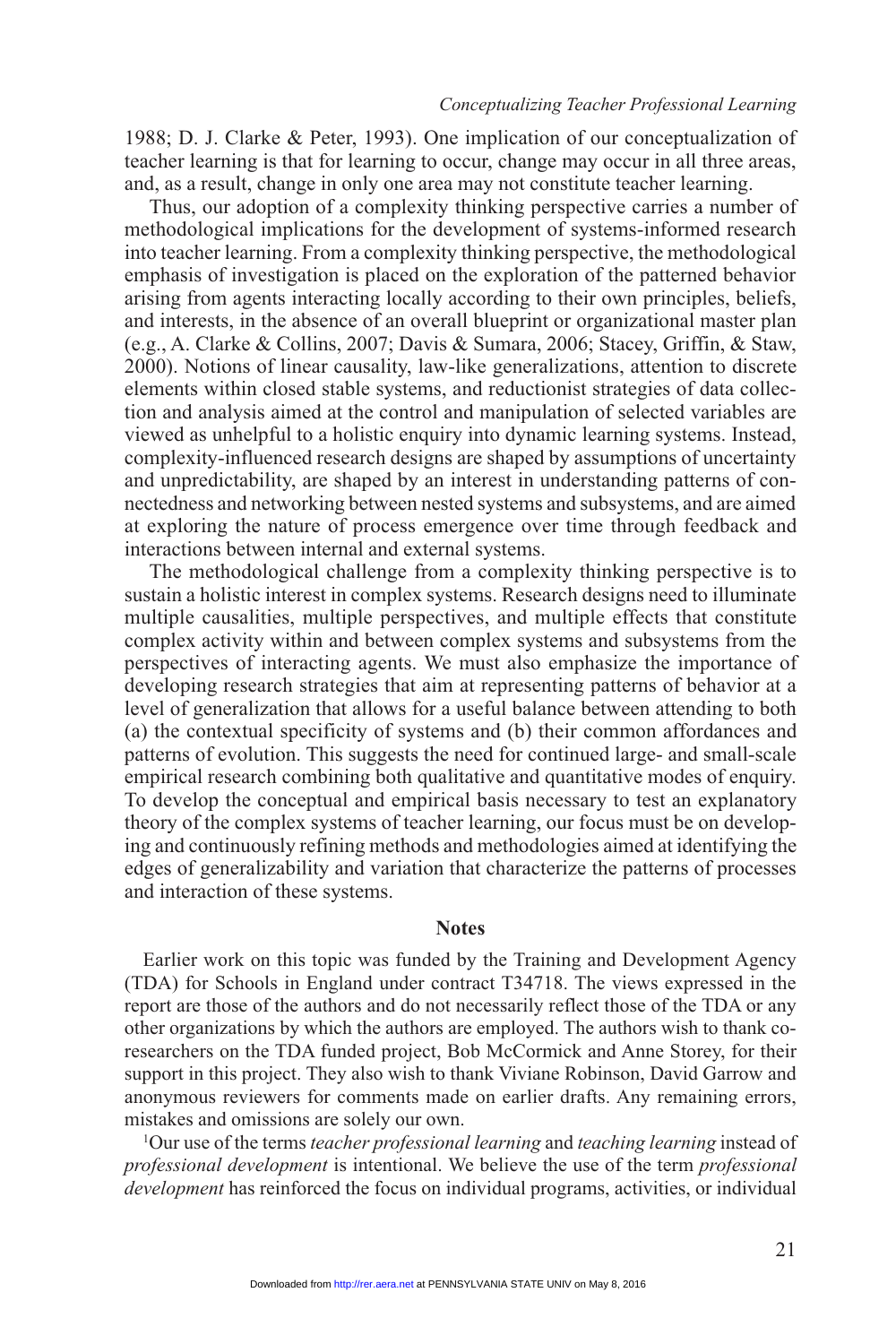teachers in the research literature at the expense of context and the situatedness of teacher learning.

2The Training and Development Agency for Schools is the national agency charged with overseeing both initial teacher education and teacher professional development in England.

<sup>3</sup>We use the term *activity* to be consistent with the professional development effects literature reported in this section realizing that it fails to recognize, and is inconsistent with, the Vygotskian (1978) origins of the word.

### **References**

- Abbott, J. A., & Farris, S. E. (2000). Integrating technology into preservice literacy instruction: A survey of elementary education students' attitudes towards computers. *Journal of Research on Computing in Education*, *33*, 149–161.
- Anderson, J. R., Greeno, J. G., Reder, L. M., & Simon, H. E. (2000). Perspectives on learning, thinking and activity. *Educational Researcher*, *29*(4), 11–13.
- Antonacopoulou, E. P. (2006). The relationship between individual and organizational learning: New evidence. *Management and Learning*, *37*, 455–473.
- Argyris, C. (1993). *Knowledge for action: A guide to overcoming barriers to organizational change*. San Francisco, CA: Jossey-Bass.
- Argyris, C., & Schon, D. (1978). *Organizational learning: A theory of action perspective*. Reading, MA: Addison-Wesley.
- Argyris, C., & Schon, D. (1996). *Organizational learning II: Theory, method and practice*. New York, NY: Addison-Wesley.
- Atkins, S. L. (1998). Windows of opportunity: Preservice teachers' perceptions of technology-based alternatives to field experiences. *Journal of Computers in Mathematics and Science Teaching*, *17*, 95–105.
- Baird, J. R. (1992). Collaborative reflection, systematic enquiry, better teaching. In T. Russel, & H. Munby (Eds.), *Teachers and teaching: From classroom to reflection* (pp. 33-48). New York, NY: Falmer.
- Ball, D. L. (1988). *Knowledge and reasoning in mathematical pedagogy: Examining what prospective teachers bring to teacher education* (Unpublished doctoral dissertation). Michigan State University, East Lansing.
- Ball, D. L. (1990). Reflections and deflections of policy: The case of Carol Turner. *Educational Evaluation and Policy Analysis*, *12*, 247–259.
- Ball, D. L. (1994, November). *Developing mathematics reform: What don't we know about teacher learning—but would make good working hypotheses?* Paper presented at the Conference on Teacher Enhancement in Mathematics K–6, Arlington, VA.
- Ball, D. L. (1997). What do students know? Facing challenges of distance, context, and desire in trying to hear children. In B. J. Biddle, T. L. Good, & I. F. Goodson (Eds.), *International handbook of teachers and teaching* (Vol. 2, pp. 769–818). Dordrecht, Netherlands: Kluwer.
- Ball, D. L., & Bass, H. (2003). Toward a practice-based theory of mathematical knowledge for teaching. In E. Simmt, & B. Davis (Eds.), *Proceedings of the 2002 annual meeting of the Canadian Mathematics Education Study Group* (pp. 3–14). Edmonton, Alberta: Canadian Mathematics Education Study Group.
- Ball, D. L., Lubienski, S., & Mewborn, D. (2001). Research on teaching mathematics: The unsolved problem of teachers' mathematical knowledge. In V. Richardson (Ed.), *Handbook of research on teaching* (4th ed., pp. 433–456). New York, NY: Macmillan.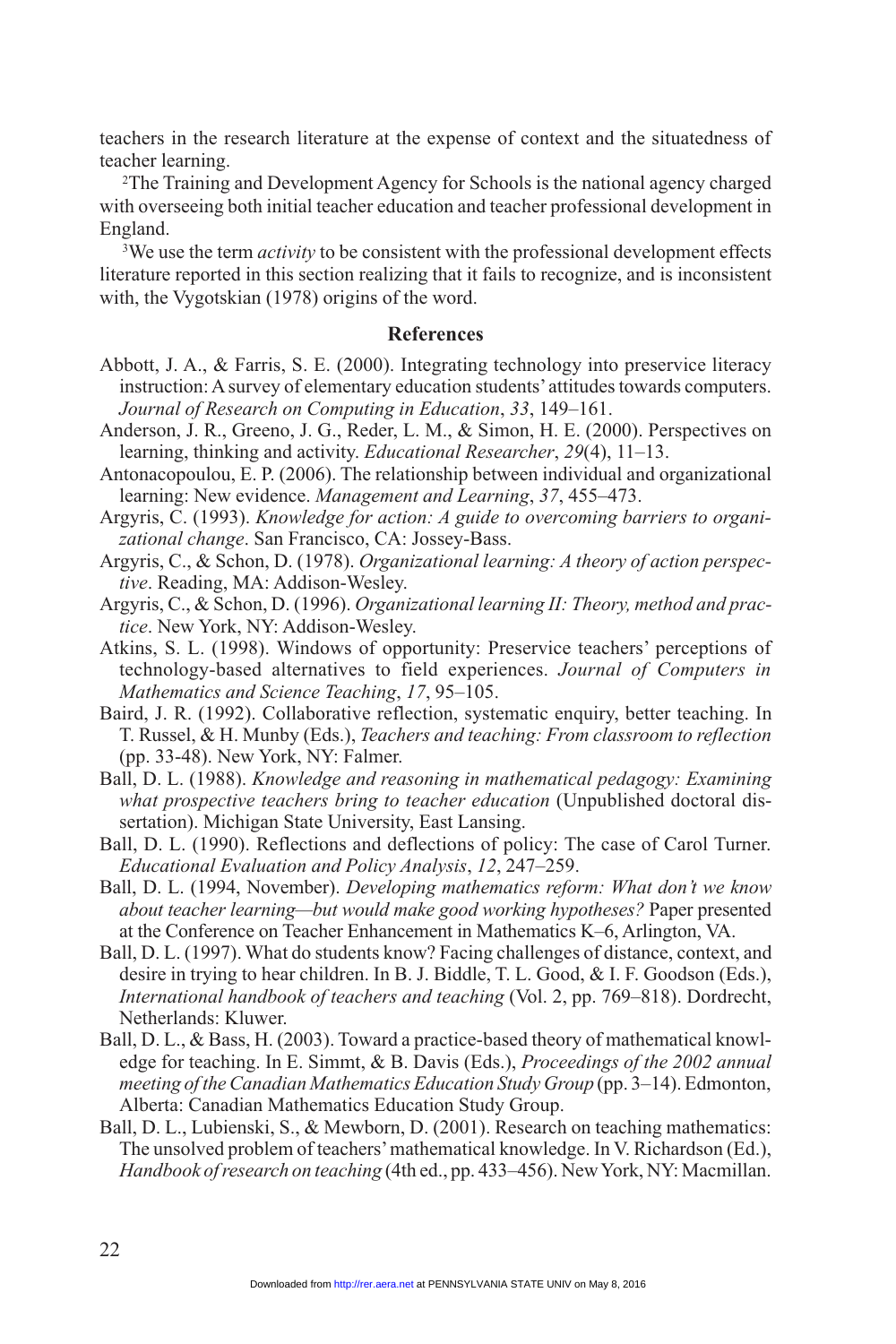- Ball, D. L., Thames, M. H., & Phelps, G. (2008). Content knowledge for teaching: What makes it special? *Journal of Teacher Education*, *59*, 389–407.
- Bandura, A. (1997). *Self-efficacy: The exercise of control*. New York, NY: Freeman.
- Barth, R. (1986). The principal and the profession of teaching. *Elementary School Journal*, *86*, 471–492.
- Begle, E. G. (1979). *Critical variables in mathematics education: Findings from a survey of empirical literature*. Washington, DC: Mathematics Association of America and National Council of Teachers of Mathematics.
- Bickel, W. E., & Hattrup, R. A. (1995). Teachers and researchers in collaboration: Reflections on the process. *American Educational Research Journal*, *32*, 35–62.
- Biggs, J. (1993). From theory to practice: A cognitive systems approach. *Higher Education Research and Development*, *12*, 73–85.
- Birman, B. F., Desimone, L., Porter, A. C., & Garet, M. S. (2000). Designing professional development that works. *Educational Leadership*, *17*, 613–649.
- Blackman, T., Elliott, E., Greene, A., Harrington, B., Hunter, D., Marks, L., . . . Williams, G. (2006). Performance assessment and wicked problems: The case of health inequalities. *Public Policy and Administration*, *21*(2), 66–80.
- Boote, D. N., & Beile, P. (2005). Scholars before researchers: On the centrality of the dissertation literature review in research preparation. *Educational Researcher*, *34*(6), 3–15.
- Bore, A., & Wright, N. (2009). The wicked and complex in education: Developing a transdisciplinary perspective for policy formulation, implementation and professional practice. *Journal of Education for Teaching*, *35*, 241–256.
- Borko, H. (2004). Professional development and teacher learning: Mapping the terrain. *Educational Researcher*, *33*(8), 3–15.
- Borko, H., & Putnam, R. (1997). Learning to teach. In D. C. Berliner & R. C. Calfee (Eds.), *Handbook of educational psychology* (pp. 673–708). New York, NY: Macmillan.
- Bottery, M., & Wright, N. (1996). Cooperating in their own deprofessionalisation? On the need to recognise the "public" and "ecological" roles of the teaching profession. *British Journal of Educational Studies*, *44*, 82–98.
- Bowers, J. S., & Nickerson, S. D. (2001). Identifying cyclic patterns of interaction to study individual and collective learning. *Mathematical Thinking and Learning*, *3*, 1–28.
- Briggs, L. (2007). *Tackling wicked problems: A public policy perspective*. Barton: Australian Public Service Commission.
- Calderhead, J. (1988). The development of knowledge structures in learning to teach. In J. Calderhead (Ed.), *Teachers' professional learning* (pp. 51–64). London, UK: Falmer.
- Calhoun, E., & Joyce, B. (1998). "Inside-out" and "outside-in": Learning from past and present school improvement paradigms. In A. Hargreaves, A. Leiberman, M. Fullen, & D. Hopkins (Eds.), *International handbook of educational change* (Vol. *2*, pp. 1286–1298). Dordrecht, Netherlands: Kluwer.
- Carpenter, T. P., Fennema, E., Peterson, P. L., Chiang, C., & Loef, M. (1989). Using knowledge of children's mathematical thinking in classroom teaching: An experimental study. *American Educational Research Journal*, *26*, 499–532.
- Carter, C. W. (1998). The use of journals to promote reflection. *Action in Teacher Education*, *19*(4), 39–42.
- Chester, M., & Beaudin, B. Q. (1996). Efficacy beliefs of newly hired teachers in urban schools. *American Educational Research Journal*, *33*, 233–257.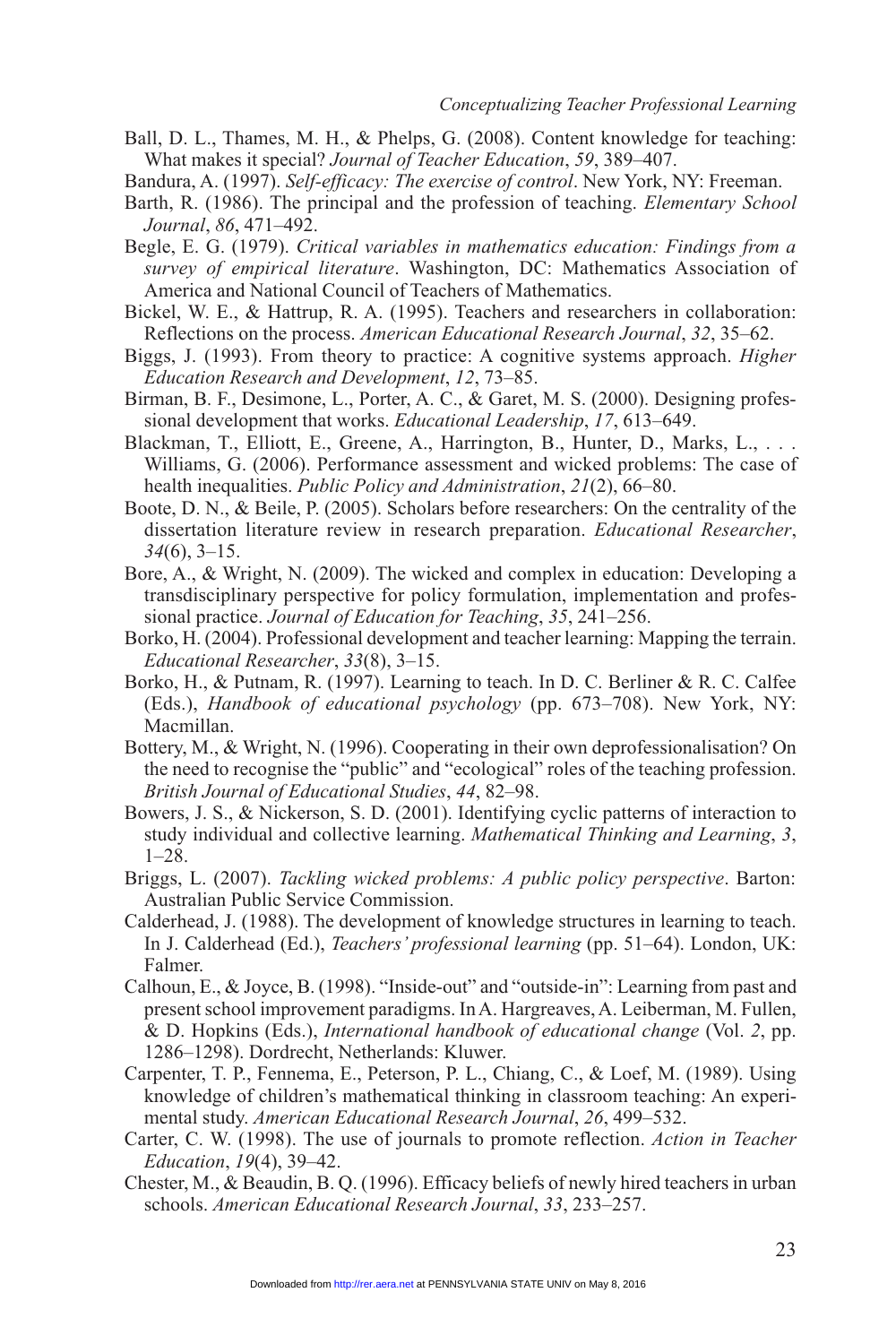- Chinn, C. A., & Brewer, W. F. (1993). The role of anomalous data in knowledge acquisition: A theoretical framework and implications for science instruction. *Review of Educational Research*, *63*, 1–49.
- Clandinin, D. J., & Connelly, F. M. (1996). Teachers' professional knowledge landscapes: Teacher stories—stories of teachers—school stories—stories of schools. *Educational Researcher*, *25*(3), 24–30.
- Clarke, A., & Collins, S. (2007). Complexity science and student teacher supervision. *Teaching and Teacher Education*, *23*, 160–172.
- Clarke, D., & Hollingsworth, H. (2002). Elaborating a model of teacher professional growth. *Teaching and Teacher Education*, *18*, 947–967.
- Clarke, D. J. (1988). Realistic assessment. In D. Firth (Ed.), *Maths counts—Who cares*? (pp. 187–192). Parkville, Australia: Mathematical Association of Victoria.
- Clarke, D. J., & Peter, A. (1993). Modeling teacher change. In B. Atweh, C. Kanes, M. Carss, & G. Booker (Eds.), *Contexts in mathematics education: Proceedings of the 16th annual conference of the Mathematics Education Research Group of Australasia (MERGA*) (pp. 167–176). Queensland, Australia: Mathematics Education Research Group of Australasia.
- Clegg, S. (2005). Evidence-based practice in educational research: A critical realist critique of systematic review. *British Journal of Sociology of Education*, *26*, 415–428.
- Cobb, P., & Bowers, J. (1999). Cognitive and situated learning perspectives in theory and practice. *Educational Researcher*, *28*(2), 4–15.
- Cobb, P., Wood, T., & Yackel, E. (1990). Classrooms as learning environments for teachers and researchers. In R. B. Davis, C. A. Mayer, & N. Noddings (Eds.), *Constructivist views on the teaching and learning of mathematics* (pp. 125–146). Reston, VA: National Council of Teachers of Mathematics.
- Coburn, C. (2001). Collective sensemaking about reading: How teachers mediate reading policy in their professional communities. *Educational Evaluation and Policy Analysis*, *23*, 145–170.
- Cochran-Smith, M., & Lytle, S. L. (1993). *Inside/outside: Teacher research and knowledge.* New York, NY: Teachers College Press.
- Cochran-Smith, M., & Lytle, S. L. (1999). Relationships of knowledge and practice: Teacher learning communities. *Review of Research in Education*, *24*, 249–305.
- Coleman, J. S. (1985). Schools and the communities they serve. *Phi Delta Kappan*, *66*, 527–532.
- Coleman, J. S. (1987). Norms as social capital. In G. Radnitzky, & P. Bernholz (Eds.), *Economic imperialism: The economic approach applied outside the field of economics* (pp. 133–155. New York, NY: Paragon.
- Coleman, J. S. (1990). *Foundations of social theory*. Cambridge, MA: Harvard University Press.
- Collins, S., & Clarke, A. (2008). Activity frames and complexity thinking: Honouring both public and personal agendas in an emergent curriculum. *Teaching and Teacher Education*, *24*, 1003–1014.
- Cordingley, P., Bell, M., Evans, D., & Firth, A. (2005a). *The impact of collaborative CPD on classroom teaching and learning review: How do collaborative and sustained CPD and sustained but not collaborative CPD affect teaching and learning?* London, UK: EPPI-Centre.
- Cordingley, P., Bell, M., Evans, D., & Firth, A. (2005b). *The impact of collaborative CPD on classroom teaching and learning review: What do teacher impact data tell us about collaborative CPD?* London, UK: EPPI-Centre.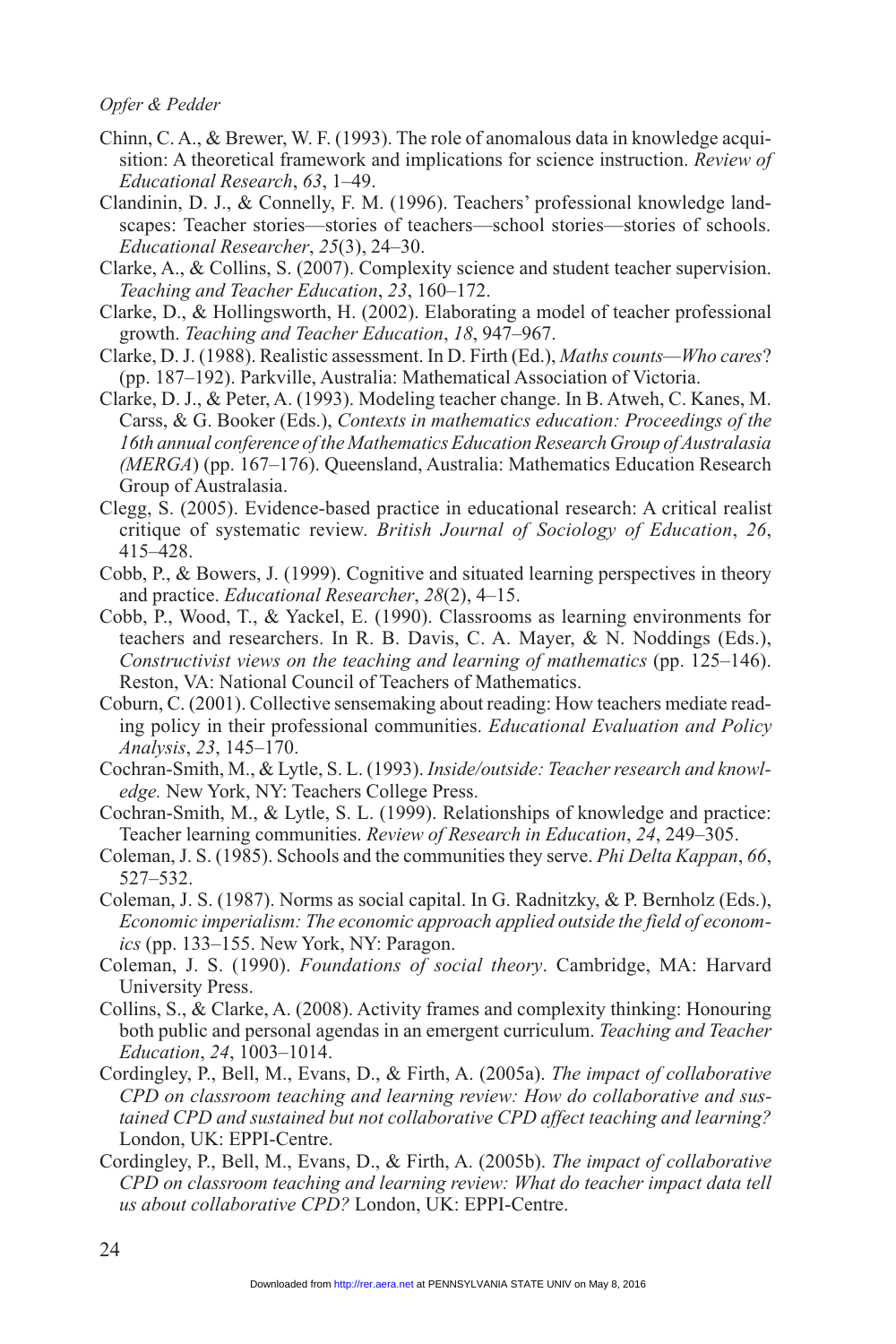- Crawford, R. M. (1998). Facilitating a reading anxiety treatment program for preservice teachers. *Reading Improvement*, *35*, 11–14.
- Curtis, M., & Stollar, S. (2002). Best practices in system-level change. In A. Thomas, & J. Grimes (Eds.), *Best practices in school psychology IV* (pp. 223–234). Washington, DC: National Association of School Psychologists.
- Darling-Hammond, L., & McLaughlin, M. (1999). Investing in teaching as a learning profession: Policy problems and prospects. In L. Darling-Hammond & G. Sykes (Eds.), *Teaching as the learning profession: Handbook of policy and practice* (pp. 376–412). San Francisco, CA: Jossey-Bass.
- Davis, B. (2004). *Inventions of teaching: A genealogy*. New York, NY: Routledge.
- Davis, B. (2008). Complexity and education: Vital simultaneities. In M. Mason (Ed.), *Complexity theory and the philosophy of education* (pp. 46–61). Chichester, UK: Wiley-Blackwell.
- Davis, B., & Simmt, E. (2003). Understanding learning systems: Mathematics education and complexity science. *Journal for Research in Mathematics Education*, *34*, 137–167.
- Davis, B., & Simmt, E. (2006). Mathematics-for-teaching: An ongoing investigation of the mathematics that teachers (need to) know. *Educational Studies in Mathematics*, *61*, 293–319.
- Davis, B., & Sumara, D. (2005). Challenging images of knowing: Complexity science and educational research. *International Journal of Qualitative Studies in Education*, *18*, 305–321.
- Davis, B., & Sumara, D. (2006). *Complexity and education: Inquiries into learning, teaching and research*. London, UK: Lawrence Erlbaum.
- Davis, B., & Sumara, D. (2007). Complexity science and education: Reconceptualizing the teacher's role in learning. *Interchange*, *38*, 53–67.
- Day, C. (1999). *Developing teachers: The challenges of lifelong learning*. London, UK: Falmer.
- Deal, T. (1984). Educational change: Revival tent, tinkertoys, jungle or carnival? *Teachers College Record*, *86*, 124–137.
- Desimone, L. (2009). Improving impact studies of teachers' professional development: Toward better conceptualizations and measures. *Educational Researcher*, *38*(3), 181–199.
- Desimone, L. M., Porter, A. C., Garet, M. S., Yoon, K. S., & Birman, B. F. (2002). Effects of professional development on teachers' instruction: Results from a threeyear longitudinal study. *Educational Evaluation and Policy Analysis*, *24*, 81–112.
- Doll, W. E. J. (1993). *A post-modern perspective on curriculum*. New York, NY: Teachers College Press.
- Doll, W. E., Fleener, J., Trueit, D., & St. Julien, J. (Eds.). (2005). *Chaos, complexity, curriculum, and culture: A conversation*. New York, NY: Peter Lang.
- Drucker, P. (1995). *Managing in a time of great change*. New York, NY: Dutton.
- Feiman-Nemser, S. (1985). Learning to teach. In L. Shulman, & G. Sykes (Eds.), *Handbook of teaching and policy* (pp. 150–170). New York, NY: Longman.
- Feiman-Nemser, S., McDiarmid, W., Melnick, S. & Parker, M. (1989). *Changing beginning teachers' conceptions: A description of an introductory teacher education course*. East Lansing, MI: National Center for Research on Teacher Learning, RR 89-1. Accessed at http://ncrtl.msu.edu/http/rreports/html/pdf/rr891.pdf, June 19, 2011.
- Foegan, A., Epsin, C. A., & Allinder, R. M. (2001). Translating research into practice: Preservice teachers' beliefs about curriculum-based measurements. *Journal of Special Education*, *34*, 226–236.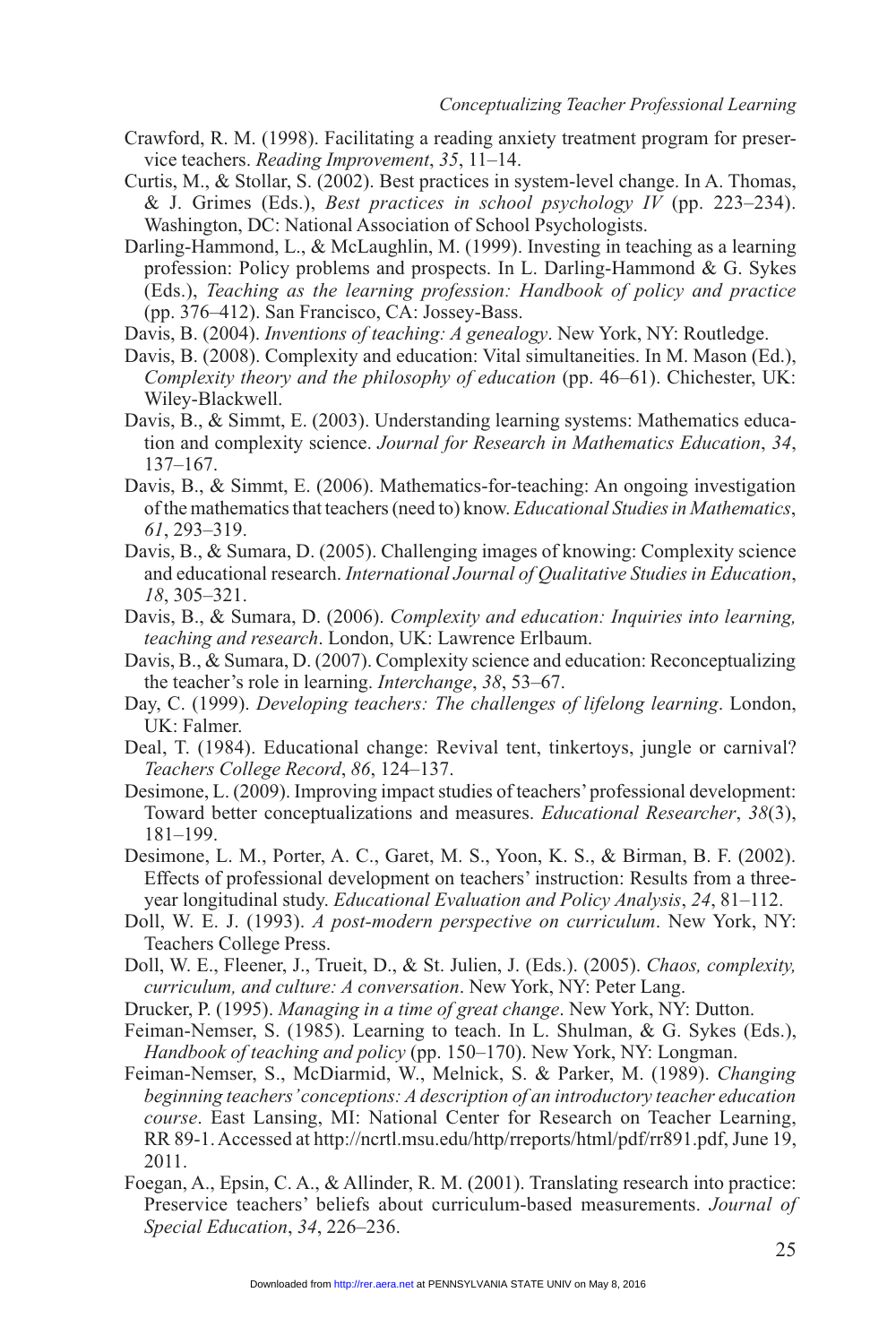- Galloway, D., Parkhurst, F., Boswell, K., Boswell, C., & Green, K. (1982). Sources of stress for classroom teachers. *National Education*, *64*, 166–169.
- Garet, M., Porter, S., Andrew, C., & Desimone, L. (2001). What makes professional development effective? Results from a national sample of teachers. *American Educational Research Journal, 38*(4), 915–945.
- Garet, M., Porter, A., Desimone, L., Birman, B., & Yoon, K. (2001). What makes professional development effective? Analysis of a national sample of teachers. *American Educational Research Journal*, *38*, 915–945.
- Gess-Newsome, J. (1999). Pedagogical content knowledge: An introduction and orientation. In J. Gess-Newsome & N. G. Lederman (Eds.), *PCK and science education* (pp. 3–17). Dordrecht, Netherlands: Kluwer.
- Gess-Newsome, J., & Lederman, N. G. (Eds.). (1999). *PCK and science education*. Dordrecht, Netherlands: Kluwer.
- Goddard, R. D. (2003). The impact of schools on teacher beliefs, influence, and student achievement: The role of collective efficacy beliefs. In J. Raths, & A. C. McAninch (Eds.), *Teacher beliefs and classroom performance: The impact of teacher education, volume 6: Advances in teacher education* (pp. 183–202). Greenwich, CT: Information Age.
- Goldenberg, C. N. and Gallimore, R. (1991). Changing teaching takes more than a one-shot workshop. *Educational Leadership, 49, 13*, 69–72.
- Goldstone, R. L. (2006). The complex systems see-change in education. *Journal of Learning Sciences*, *15*, 35–43.
- Green, T. (1971). *The activities of teaching*. New York, NY: McGraw-Hill.
- Greeno, J. G. (1991). Number sense as situated knowing in a conceptual domain. *Journal for Research in Mathematics Education*, *22*, 170–218.
- Greeno, J. G. (1994). Some further observations of the environment/model metaphor. *Journal for Research in Mathematics Education*, *25*, 94–99.
- Greeno, J. G., Collins, A. M., & Resnick, L. (1996). Cognition and learning. In D. C. Berliner & R. C. Calfree (Eds.), *Handbook of educational psychology* (pp. 15–46). New York, NY: Simon & Schuster Macmillan.
- Gregg, M., & Leinhardt, G. (1994). Mapping out geography: An example of epistemology and education. *Review of Educational Research*, *64*, 311–361.
- Groulx, J. G. (2001). Changing preservice teacher perceptions of minority schools. *Urban Education*, *36*, 60–92.
- Guskey, T. R. (1986). Staff development and teacher change. *Educational Researcher*, *15*(5), 5–12.
- Guskey, T. R. (2000). *Evaluating professional development*. Thousand Oaks, CA: Corwin Press.
- Guskey, T. R. (2002). Professional development and teacher change. *Teachers and Teaching*, *8*, 381–391.
- Hallinger, P. (1998). Educational change in Southeast Asia: The challenge of creating learning systems. *Journal of Educational Administration*, *36*, 492–509.
- Hallinger, P., & Heck, R. (2002). What do you call people with visions? The role of vision, mission and goals in school leadership and improvement. In K. Leithwood, & P. Hallinger (Eds.), *Second international handbook of educational leadership and administration* (pp. 9–40). London, UK: Kluwer.
- Hanushek, E. A. (2005). *Economic outcomes and school quality: Education policy series*. Paris, France: International Institute for Educational Planning and International Academy of Education.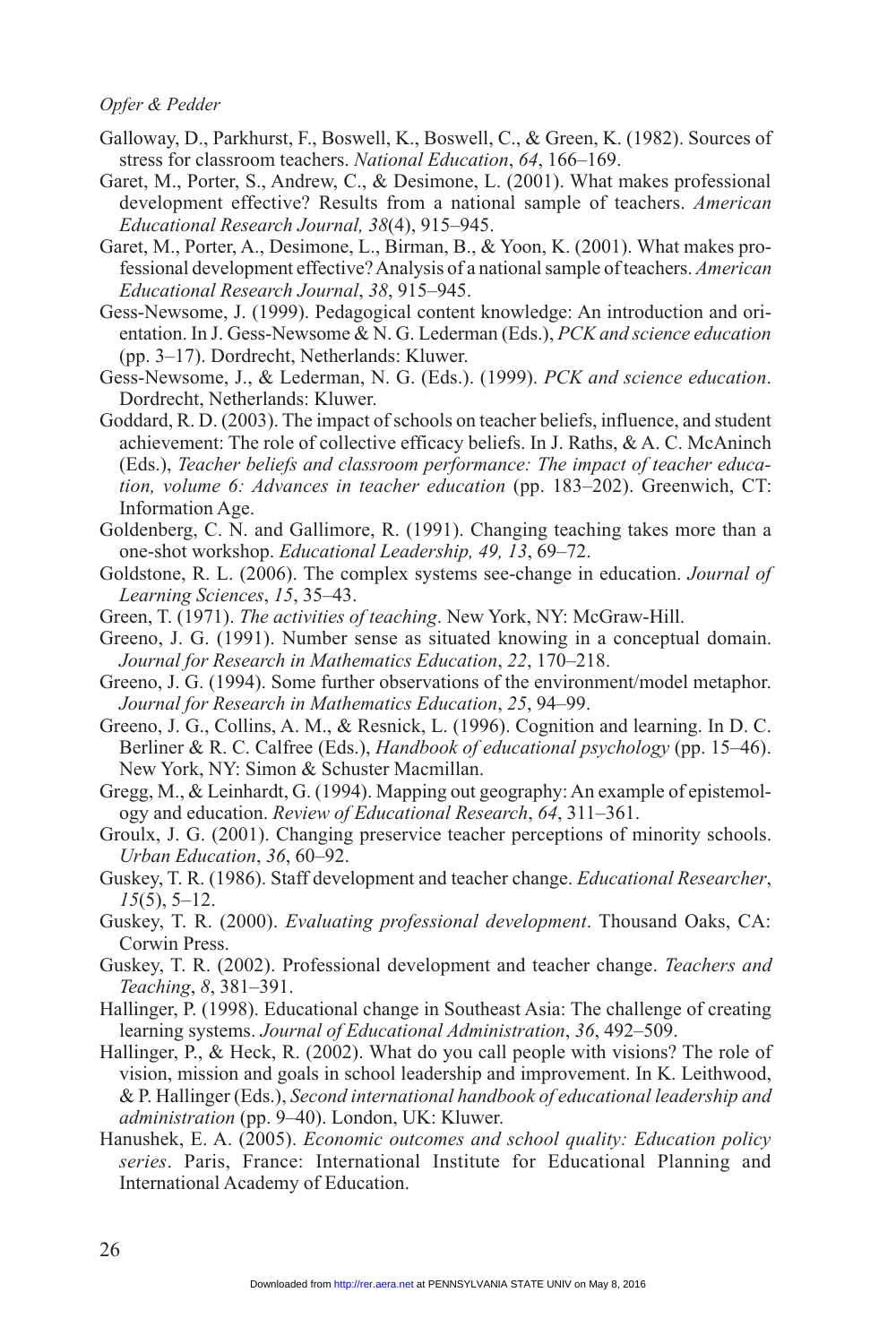- Hargraeves, D. H. (1999). The knowledge creating school. *British Journal of Educational Studies*, *47*, 122–144.
- Harlin, R. P. (1999). Developing future professionals: Influences of literacy coursework and field experiences. *Reading Research and Instruction*, *38*, 351–370.
- Harper, N. W., & Daane, C. J. (1998). Causes and reduction of math anxiety in preservice elementary teachers. *Action in Teacher Education*, *19*(4), 29–38.
- Hart, P. M., & Rowley, L. B. (1996). Different, but alike: An exploration of preservice teacher decision making with regard to the selection of children's literature for classroom use. *Reading Research and Instruction*, *35*, 209–222.
- Hawley, W., & Valli, L. (1999). The essentials of effective professional development: A new consensus. In G. Sykes, & L. Darling-Hammond (Eds.), *Teaching as the learning profession: Handbook of policy and practice* (pp. 127–150). San Francisco, CA: Jossey-Bass.
- Hedberg, B. (1981). How organisations learn and unlearn. In P. Nystrom, & W. Starbuck (Eds.), *Handbook of organizational design, volume 1: Adapting organizations to their environment* (pp. 3–27). Oxford, UK: Oxford University Press.
- Hoban, G. F. (2002). *Teacher learning for educational change*. Maidenhead, UK: Open University Press.
- Hodge, S. R. (1998). Prospective physical education teachers' attitudes toward teaching students with disabilities. *Physical Educator*, *55*(2), 68–77.
- Hollingsworth, H. (1999). *Teacher professional growth: A study of primary teachers involved in mathematics professional development* (Unpublished doctoral thesis). Deakin University, Burwood, Australia.
- Hopkins, D., West, M., & Ainscow, M. (1996). *Improving the quality of education for all*. London, UK: David Fulton.
- Howes, A., Booth, T., Dyson, A., & Frankham, J. (2005). Teacher learning and the development of inclusive practices and policies: Framing and context. *Research Papers in Education*, *20*, 133–148.
- Huberman, M. (1983). Recipes for busy teachers. *Knowledge: Creation, Diffusion, Utilization*, *4*, 478–510.
- Huberman, M. (1995). Professional careers and professional development: Some intersections. In Guskey, T., & M. Huberman (Eds.), *Professional development in education: New paradigms and practices* (pp. 193–224). New York, NY: Teachers College Press.
- Huberman, M., & Miles, M. (1984). *Innovation up close*. New York, NY: Plenum.
- James, M., McCormick, R., Black, P., Carmichael, P., Drummond, M.-J., Fox, A., . . . Wiliam, D.(2007). *Improving learning how to learn—Classrooms, schools and networks*. London, UK: Routledge.
- Johnson, S. (2001). *Emergence: The connected lives of ants, brains, cities and software*. New York, NY: Scribner.
- Johnson, V. G., & Landers-Macrine, S. (1998). Student teachers explain changes in their thinking. *Teacher Educator*, *34*, 30–40.
- Kim, D. H. (1993). The link between individual and organizational learning. *Sloan Management Review*, *35*, 37–50.
- Korthagen, F. J. A. (1988). The influence of learning orientations on the development of reflective teaching. In J. Calderhead (Ed.), *Teachers' professional learning* (pp. 35–50). London, UK: Falmer.
- Lather, P. (2005). *Scientism and scientificity in the rage for accountability: A feminist deconstruction*. Champaign, IL: First International Congress on Qualitative Inquiry. Retrieved from http://www.iiqi.org/C4QI/httpdocs/qi2005/papers/lather.pdf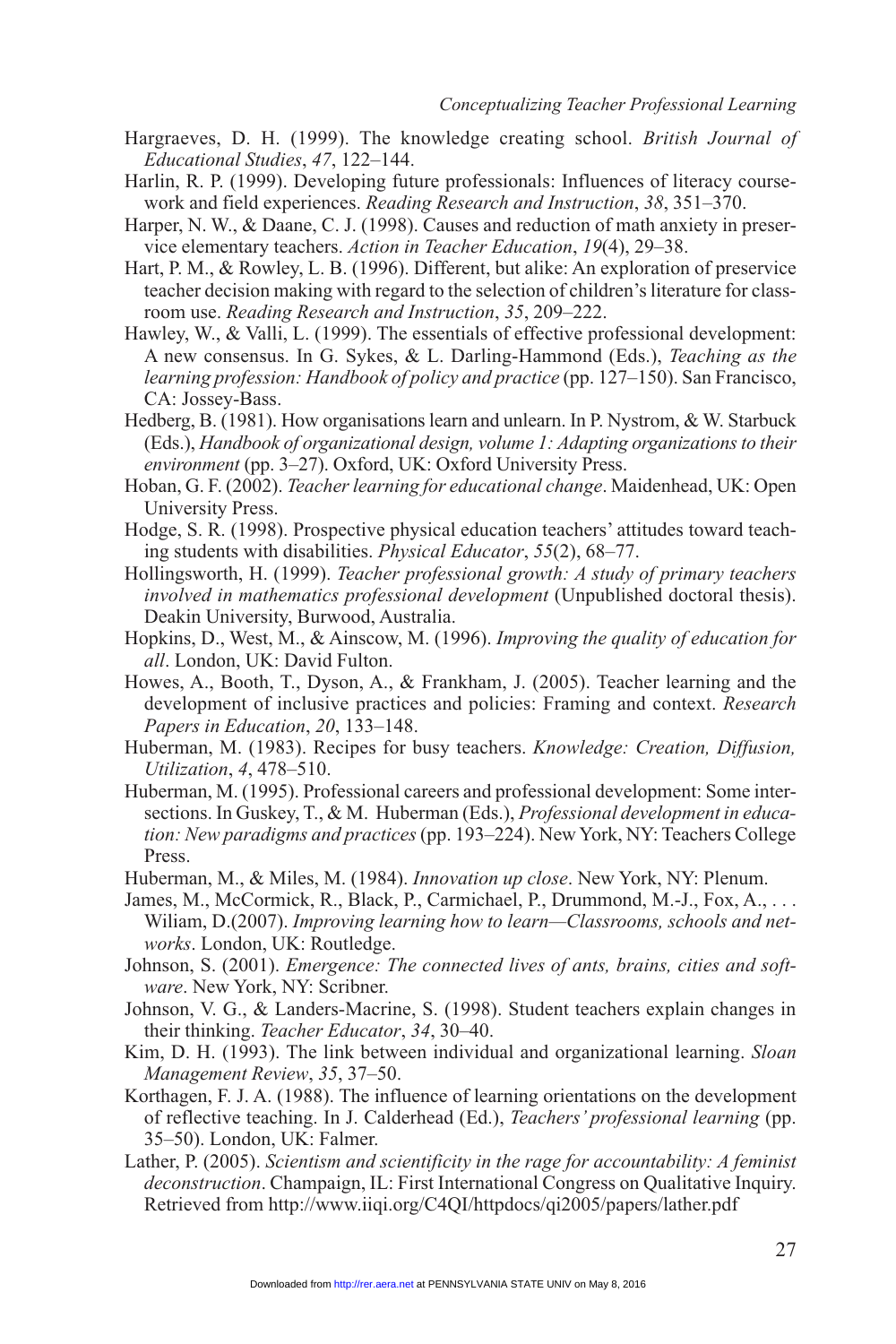- Lave, J., & Wenger, E. (1991). *Situated learning: Legitimate peripheral participation*. Cambridge, UK: Cambridge University Press.
- Lawless, K. A., & Pellegrino, J. W. (2007). Professional development in integrating technology into teaching and learning: Knowns, unknowns and ways to pursue better questions and answers. *Review of Educational Research*, *71*, 575–614.
- Leat, D. (1972). Misunderstanding verstehen. *Sociological Review*, *20*, 29–38.
- Leiberman, A., & Grolnick, M. (1996, Fall). Networks and reform in American education. *Teachers College Record*, *98*(1), 7–45. Retrieved from www.tcrecord.org/ pdf/9622.pdf
- Leinhardt, G. (1988). Situated knowledge and expertise in teaching. In J. Calderhead (Ed.), *Teachers' professional learning* (pp. 146–168). London, Uk: Falmer.
- Leinhardt, G., McCarthy Young, K., & Merriman, J. (1995). Commentary: Integrating professional knowledge: The theory of practice and the practice of theory. *Learning and Instruction*, *5*, 401–408.
- Leithwood, K., Leonard, L., & Sharratt, L. (1998). Conditions fostering organizational learning in schools. *Educational Administration Quarterly*, *34*, 243–276.
- Levin, B., & Matthews, C. E. (1997). Using hypermedia to educate preservice teachers about gender-equity issues in elementary school classrooms. *Journal of Research on Computing Education*, *29*, 226–247.
- Linek, W. M., Nelson, O. C., & Sampson, M. B. (1999). Developing beliefs about literacy instruction: A cross-case analysis of preservice teachers in traditional and field based settings. *Reading Research and Instruction*, *38*, 371–386.
- Little, J. W. (1982). Norms of collegiality and experimentation: Workplace conditions of school success. *American Educational Research Journal*, *19*, 325–340.
- Little, J. W. (1990). The persistence of privacy: Autonomy and initiative in teachers' professional relations. *Teachers College Record*, *91*, 509–536.
- Loucks-Horsley, S., Hewson, P. W., Love, N., & Stiles, K. E. (1998). *Designing professional development for teachers of science and mathematics*. Thousand Oaks, CA: Corwin Press.
- MacBeath, J. (1999). *Schools must speak for themselves: The case for school selfevaluation*. London, UK: Routledge.
- MacBeath, J., & Mortimer, O. (Eds.). (2001). *Improving school effectiveness*. Buckingham, UK: Open University Press.
- MacGilchrist, B., Myers, K., & Reed, J. (2004). *The intelligent school*. London, UK: Sage.
- March, J. G. (1996). Exploration and exploitation in organizational learning. In M. D. Cohen, & L. S. Sproull (Eds.), *Organizational learning* (pp. 101–123). Thousand Oaks, CA: Sage.
- Marion, R. (1999). *The edge of organization: Chaos and complexity theories of formal social systems*. Thousand Oaks, CA: Sage.
- Marks, H., Louis, K., & Printy, S. (2000). The capacity for organisational learning: Implications for pedagogical quality and student achievement. In K. Leithwood (Ed.), *Understanding schools as intelligent systems* (pp. 239–265). Stamford, CT: JAI.
- Marsh, C. (1982). *The survey method: The contribution of surveys to sociological explanation*. London, UK: Allen & Unwin.
- Mason, T. C. (1997). Prospective teachers' attitudes towards urban schools: Can they be changed? *Multicultural Education*, *6*(4), 9–13.
- Maxson, M. M., & Sindelar, R. (1998). Images revisited: Examining preservice teachers' ideas about teaching. *Teacher Education Quarterly*, *25*(2), 5–26.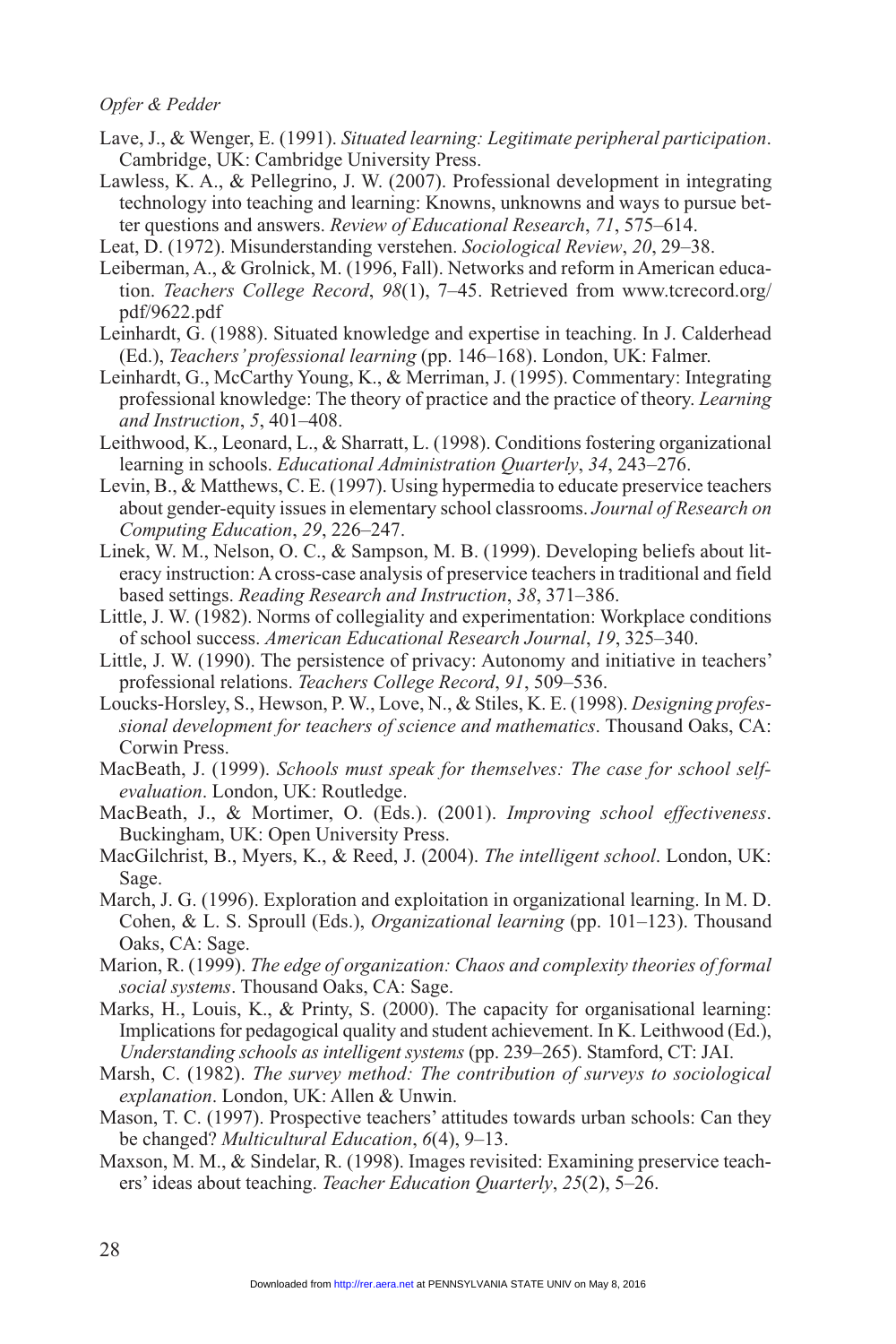- McCormick, R., Banks, F., Morgan, B., Opfer, D., Pedder, D., Storey, A., & Wolfenden, F. (2008). *Schools and continuing professional development (CPD) in England— State of the Nation Research Project (T34718): Literature review report*. London, UK: Training and Development Agency for Schools.
- McDiarmid, G. W. (1992). What to do about differences? A study of multicultural education for teacher trainees in the Los Angeles Unified School District. *Journal of Teacher Education*, *43*, 82–93.
- McLaughlin, M. (1993). What matters most in teachers' workplace context? In J. W. Little & M. W. McLaughlin (Eds.), *Teachers' work: Individuals, colleagues and contexts* (pp. 79–103). New York, NY: Teachers College Press.
- McLaughlin, M., & Talbert, J. E. (1993). *Contexts that matter for teaching and learning: Strategic opportunities for meeting the nation's goals*. Stanford, CA: Stanford University, Center for Research on the Context of Secondary School Teaching.
- Miles, M. B., & Huberman, A. M. (1994). *Qualitative data analysis: An expanded sourcebook* (2nd ed.). Thousand Oaks, CA: Sage.
- Monk, D. H. (1994). Subject area preparation of secondary mathematics and science teachers and student achievement. *Economics of Education Review*, *13*, 125–145.
- Mortimore, P., Sammons, P., Stoll, L., Lewis, D., & Ecob, R. (1990). *School matters: The junior years*. Wells, UK: Open Books.
- Nickols, F. (2000). What is in the world of work and working: Some implications of the shift to knowledge in work. In J. W. Cortada & J. A. Woods (Eds.), *The knowledge management yearbook*, 2000–2001 (pp. 3–11). Boston, MA: Butterworth Heinemann.
- Nonaka, I., & Takeuchi, H. (1995). *The knowledge creating company: How Japanese companies create the dynamics of innovation*. New York, NY: Oxford University Press.
- Novak, D., & Knowles, J. G. (1992, April). *Life histories and the transition to teaching as a second career*. Paper presented at the annual meeting of the American Educational Research Association, Chicago, IL.
- Nuthall, G. (2004). Relating classroom teaching to student learning: A critical analysis of why research has failed to bridge the theory-practice gap. *Harvard Educational Review*, *74*, 273–306.
- Nuthall, G., & Alton-Lee, A. (1993). Predicting learning from student experience of teaching: A theory of student knowledge construction in classrooms. *American Educational Research Journal*, *30*, 799–840.
- Ogawa, R. T., & Malen, B. (1991). Towards a rigor in reviews of multivocal literatures: Applying the explanatory case study method. *Review of Educational Research*, *61*, 265–286.
- Page, R. (1988). Teachers' perceptions of students: A link between classrooms, school cultures, and the social order. *Anthropology and Education Quarterly*, *87*, 77–99.
- Pawlowsky, P. (2001). The treatment of organizational learning in management science. In M. Dierkes, A. B. Antal, J. Child, & I. Nonaka (Eds.), *Handbook of organizational learning and knowledge* (pp. 61–88). Oxford, UK: Oxford University Press.
- Pedder, D. (2006). Organizational conditions that foster successful classroom promotion of learning how to learn. *Research Papers in Education*, *21*, 171–200.
- Pedder, D., James, M., & MacBeath, J. (2005). How teachers value and practice professional learning. *Research Papers in Education*, *20*, 209–243.
- Pedder, D., & MacBeath, J. (2008). Organisational learning approaches to school leadership and management: Teachers' values and perceptions of practice. *School Effectiveness and School Improvement*, *19*, 207–224.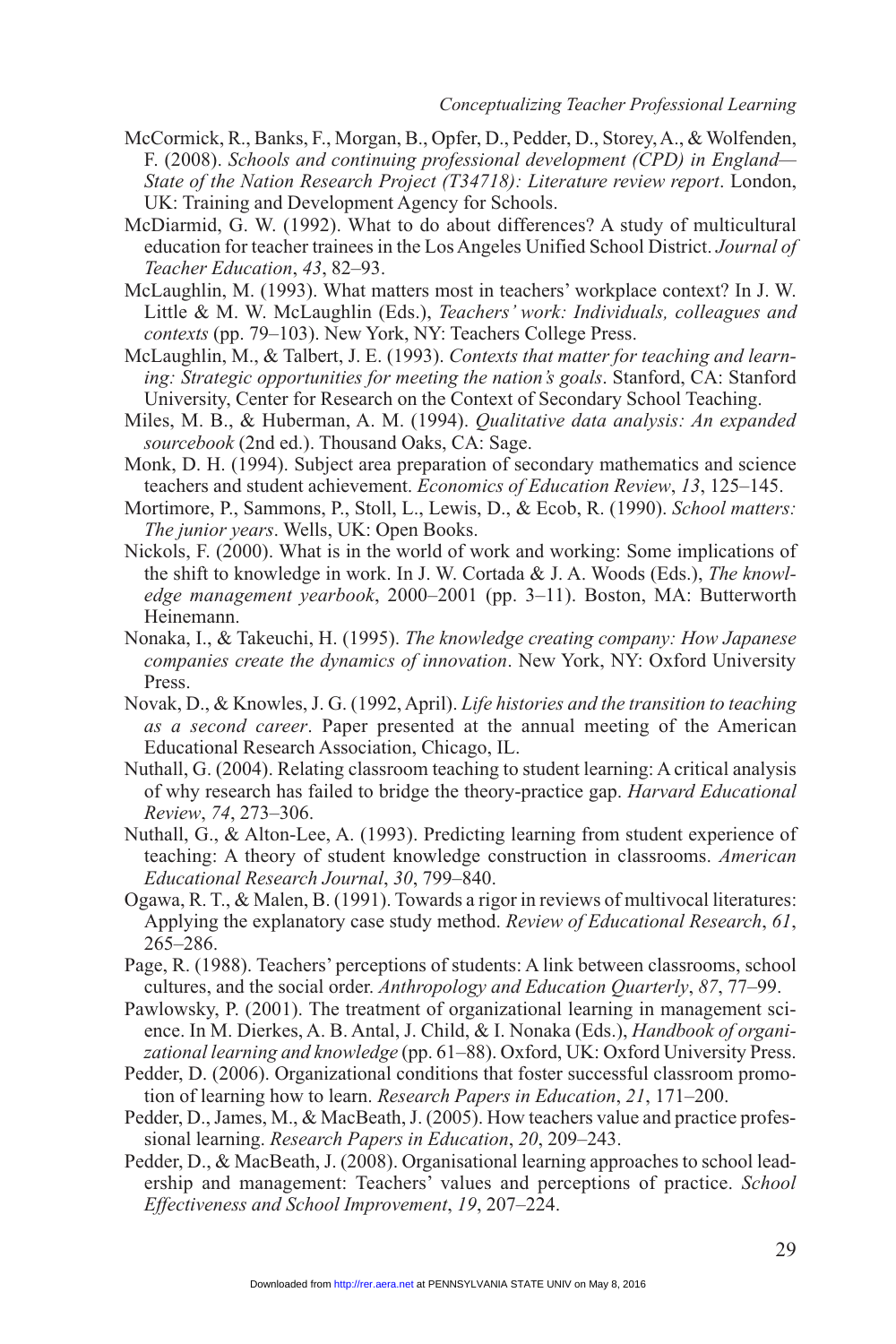- Peterson, K. M., Cross, L. F., & Johnson, E. J. (2000). Diversity education for preservice teachers: Strategies and attitude outcomes. *Action in Teacher Education*, *22*(2), 33–38.
- Pigge, F. L., & Marso, R. N. (1997). A seven-year longitudinal multi-factor assessment of teaching concerns development through preparation and early years of teaching. *Teaching and Teacher Education*, *13*, 225–235.
- Pollard, A. (1985). *The social world of the primary school*. London, UK: Holt, Reinhart & Winston.
- Powell, R., & Birrell, J. (1992, April). *The influence of prior experiences on pedagogical constructs of traditional and nontraditional preservice teachers*. Paper presented at the annual meeting of the American Educational Research Association, San Francisco, CA.
- Prigogione, I. (1977). *Self-organization in non-equilibrium systems: From dissipative structures to order through fluctuations*. New York, NY: John Wiley.
- Putnam, R. Y., & Borko, H. (2000). What do new views of knowledge and thinking have to say about research on teaching? *Educational Researcher*, *29*(1), 4–15.
- Quartz, K. H. (1994). Sustaining new educational communities: Toward a new culture of school reform. In J. Oakes, & K. Hunter (Eds.), *Creating new educational communities* (pp. 240–254). Chicago, IL: University of Chicago Press.
- Quinn, R. J. (1997). Effects of mathematics methods courses on the mathematical attitudes and content knowledge of preservice teachers. *Journal of Educational Research*, *91*, 108–113.
- Raths, J. (2001). Teachers' beliefs and teaching beliefs. *Early Childhood Research & Practice*, *3*(1). Retrieved from http://ecrp.uiuc.edu/v3n1/raths.html
- Richardson, V. (1996). The role of attitudes and beliefs in learning to teach. In J. Sikula (Ed.), Handbook of research on teacher education (2nd ed., pp. 102–119). New York, NY: Macmillan.
- Richardson, V. (2003). Preservice teachers' beliefs. In J. Raths, & A. C. McAninch (Eds.), *Teacher beliefs and classroom performance: The impact of teacher education, volume 6: Advances in teacher education* (pp. 1–22). Greenwich, CT: Information Age.
- Richardson, V., & Anders, P. (1994). The study of teacher change. In V. Richardson (Ed.), *A theory of teacher change and the practice of staff development: A case of reading instruction* (pp. 159–180). New York, NY: Teachers College Press.
- Robin, B., Tellez, K., & Miles, R. (1998). A comparison of text-based and graphical internet tools in preservice teacher training. *Journal of Technology and Teacher Education*, *6*, 259–272.
- Ropp, M. M. (1999). Exploring individual characteristics associated with learning to use computers in preservice teacher preparation. *Journal of Computing in Education*, *31*, 402–424.
- Rosenholtz, S., Bassler, O., & Hoover-Dempsey, K. (1986). Organizational conditions of teacher learning. *Teaching and Teacher Education*, *2*, 91–104.
- Rutter, M., Maugham, B., Mortimore, P., & Ouston, J. (1979). *Fifteen thousand hours*. London, UK: Open Books.
- Sampson, R. J., Morenoff, J. D., & Earls, F. (1999). Beyond social capital: Spatial dynamics of collective efficacy for children. *American Sociology Review*, *64*, 633–660.
- Schon, D. (1983). *The reflective practitioner: How professionals think in action*. London, UK: Temple Smith.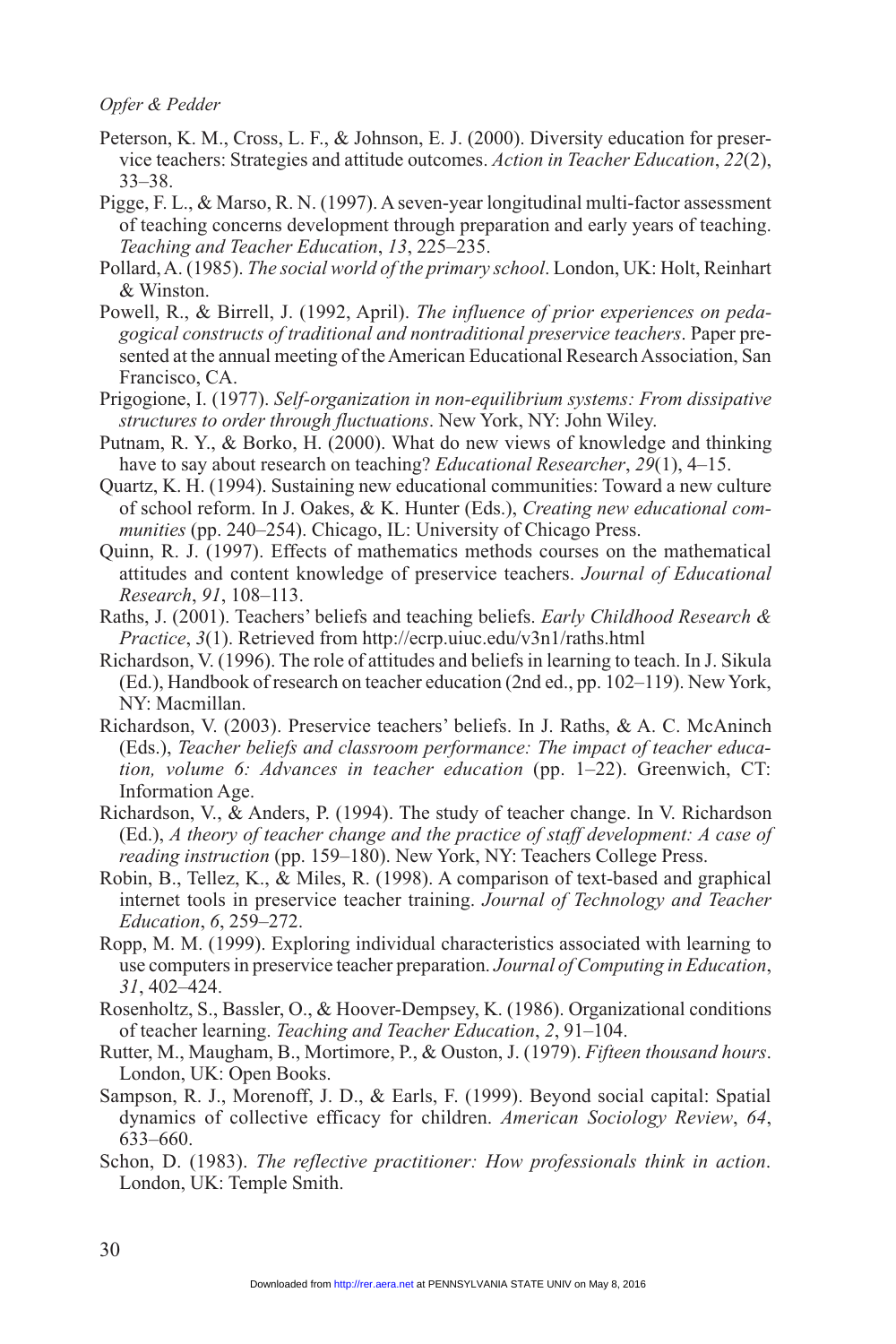- Seashore Louis, K., & Leithwood, K. (1998). From organizational learning to professional learning communities. In K. Seashore Louis & K. Leithwood (Eds.), *Organisational learning in schools* (pp. 275–285). New York, NY: Taylor & Francis.
- Senge, P. M. (1990). *The fifth discipline: The art and practice of the learning organization*. New York, NY: Doubleday.
- Sherry, A. C. (2000). Expanding the view of preservice teachers' computer literacy: Implications from written and verbal data and metaphors as freehand drawings. *Journal of Technology and Teacher Education*, *8*, 187–218.
- Shulman, L. S. (1986). Those who understand: Knowledge growth in teaching. *Educational Researcher*, *15*(2), 4–14.
- Simon, H. (1991). Bounded rationality and organizational learning. *Organization Science*, *2*, 125–134.
- Smylie, M. (1988). The enhancement function of staff development: Organizational and psychological antecedents to individual teacher change. *American Educational Research Journal*, *25*, 1–30.
- Stacey, R., Griffin, D., & Staw, P. (2000). *Complexity and management*. London, UK: Routledge.
- Stollar, S. A., Poth, R. L., Curtis, M. J., & Cohen, R. M. (2006). Collaborative strategic planning as illustration of the principles of systems change. *School Psychology Review*, *35*, 181–197.
- Sykes, G. (1996). Reform of and as professional development. *Phi Delta Kappan*, *77*, 465–489.
- Tatto, M. T. (1996). Examining values and beliefs about teaching diverse students: Understanding the challenges for teacher education. *Educational Evaluation and Policy Analysis*, *18*, 155–180.
- Teicher, J. M. (1997). Effects of multicultural music experience on preservice elementary teachers attitudes. *Journal of Research in Music Education*, *43*, 415–427.
- Thomas, G., Wineburg, S., Grossman, P., Myhre, O., & Woolworth, S. (1998). In the company of colleagues: An interim report on the development of a community of learners. *Teaching and Teacher Education*, *14*, 21–32.
- Tillema, H. (2000). Belief change towards self-directed learning in student teachers immersion in practice or reflection on action. *Teaching and Teacher Education*, *16*, 575–591.
- Tilly, C. (2008). *Explaining social processes*. Boulder, CO: Paradigm.
- Timperley, H., & Alton-Lee, A. (2008). Reframing teacher professional learning: An alternative policy approach to strengthening valued outcomes for diverse learners. *Review of Research in Education*, *32*, 328–369.
- Vacc, N. N., & Bright, G. W. (1999). Elementary preservice teachers' changing beliefs and instructional use of children's mathematical thinking. *Journal of Research on Mathematics Education*, *30*, 89–110.
- Vygotsky, L. S. (1978). Mind in society: The development of higher psychological processes. Cambridge, MA: Harvard University Press. Published originally in Russian in 1930.
- Waldrop, M. M. (1992). *Complexity: The emerging science at the edge of order and chao*s. New York, NY: Simon & Schuster.
- Wayne, A. J., Yoon, K. S., Zhu, P., Cronen, S., & Garet, M. S. (2008). Experimenting with teacher professional development: Motives and methods. *Educational Researcher*, *37*(8), 469–479.
- Weaver, W. (1948). Science and complexity. *American Scientist*, *36*, 536.